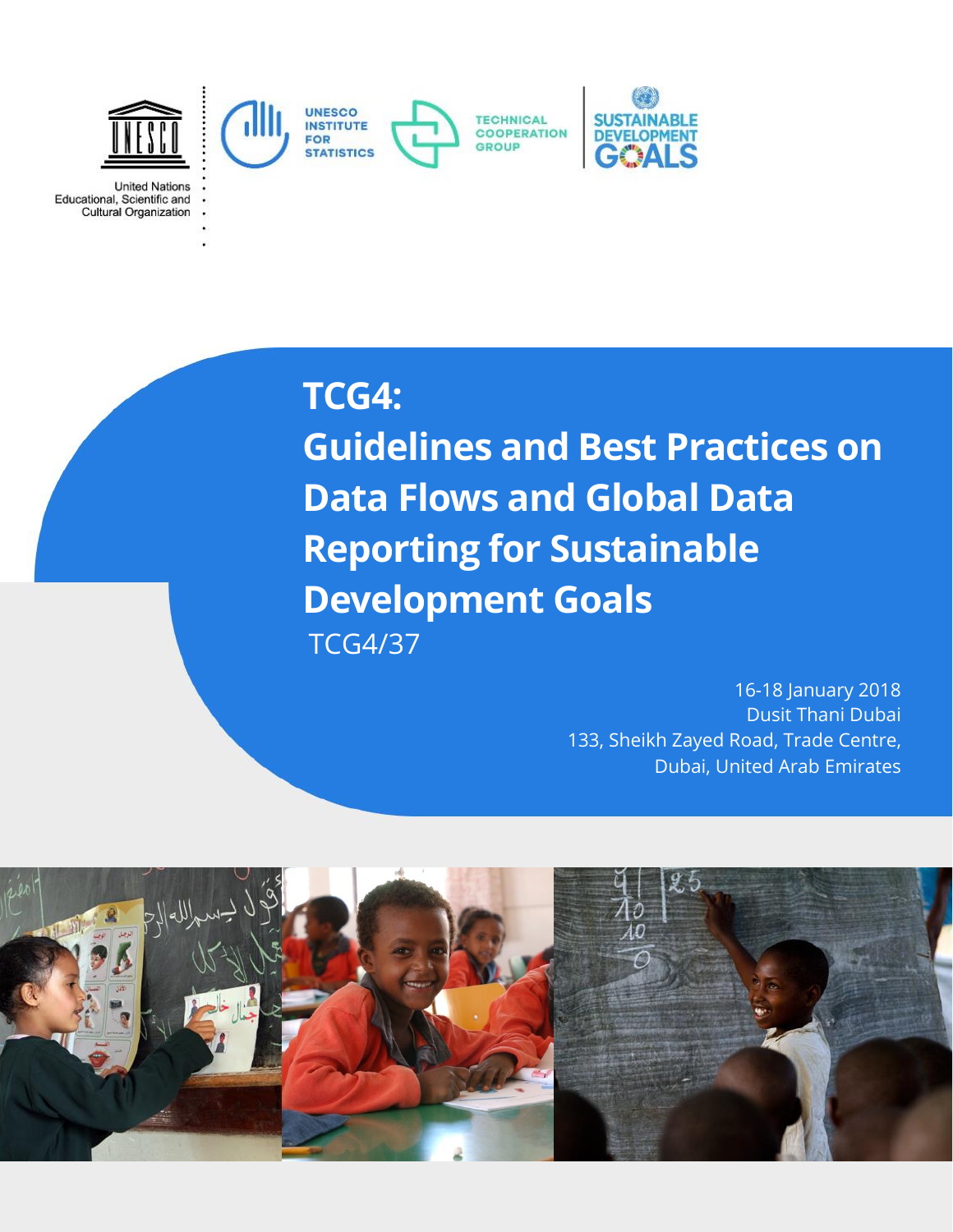

# **A. Introduction**

#### **I. Aim and scope of the guidelines**

The Millennium Development Goals (MDG) process shed light on the importance of robust and reliable data for evidence-based decision-making as well as for effectively focusing national development policies and programs. Through the monitoring requirements many countries furthermore strengthened their statistical capacities and increased the availability of more and better data. But the MDG process also showed that the key concepts of cooperation, coordination and transparency between international organisations and National Statistical Systems (NSS) are of utmost importance in order to provide reliable, high-quality and impartial data for decision-makers. In consequence for the Sustainable Development Goals (SDG) process it is crucial to understand the data flows and reporting structures between national and international organisations and to find a common ground on how to work together in order to have harmonised and comparable statistics and indicators at the national, regional and international level.

The UN Statistical Commission requested the Inter-Agency and Expert Group on Sustainable Development Goal Indicators (IAEG-SDG) in its resolution 48/101 (l) "to develop detailed guidelines of how custodian agencies and countries can work together to contribute to the data flows necessary to have harmonized statistics" for global SDG data reporting.

While the UN resolution A/RES/70/1 clearly states that "national ownership is key to achieving sustainable development" and therefore "the global review will be primarily based on national official data sources", other data sources might be necessary in order to close gaps or even validate and adjust existing data. The purpose of this document is to establish principles for global SDG data reporting and identify an approach for National and International Statistical Systems to ensure the quality of the official data and official statistics used for global reporting, as well as to decide upon the use of non-official data based on its quality. Moreover the guidelines will build on the extensive knowledge gained from past experiences and address coordination as well as cooperation between National and International Statistical Systems in this regard.

In order to ensure a high quality in international data series it is crucial that international data be based on comparable and consistent reported national data. Differences between national and international statistical data (caused by e.g. different methodologies or definitions, adjustments, estimates, missing values, invalid or inconsistent entries, potential errors or other methodological as well as conceptual issues) do not only cause confusion, but can also damage the credibility of statistical agencies. They also can result in major discrepancies between organisations. Therefore the focus should be on a consistent and coordinated approach for processing data and metadata particularly with regards to validation and editing. This means clearly elaborated data flows are necessary to enhance coordination between National and International Statistical Systems. Equally important is the necessity to identify ways to deal with and communicate adjustments and estimations undertaken by organisations reporting on SDGs.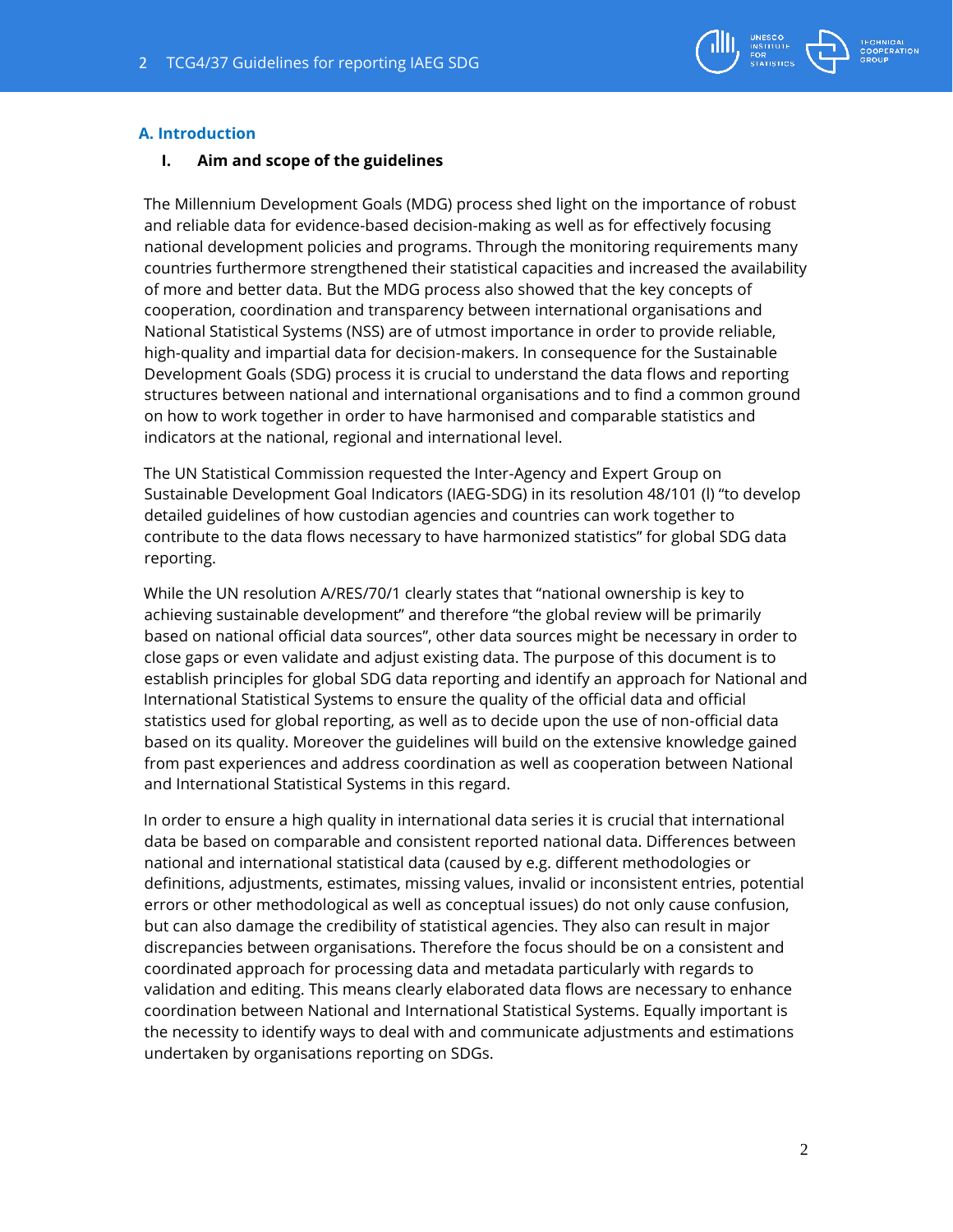

# **II. Provisions**

The adoption of the General Assembly (GA) resolution A/RES/70/1 "Transforming our world: the 2030 Agenda for Sustainable Development" was a bold step and demonstrates the necessity to shift the world towards a sustainable development, in all its dimensions. With this resolution the international community also committed to a follow-up and review process at the national, regional and international level in order to monitor the progress made in implementing the Sustainable Development Goals and targets over the coming years.

In its resolution A/RES/71/313 the GA instructed the UN Statistical Commission (StatCom) with several tasks. Some of the tasks given to the StatCom include, "to coordinate the substantive and technical work to develop international statistical standards, methods and guidelines, where necessary […]" and "through the InterAgency and Expert Group on Sustainable Development Goal Indicators, to further refine and improve the global indicator framework in order to address coverage, alignment with targets, definition of terms and development of metadata and to facilitate its implementation […]" (A/RES/71/313 para. 3).

Since taking ownership is key for this transformation at all levels, member states play the central role in the Agenda 2030 process. This also means that individual national realities, capacities and policy priorities with regards to the follow-up and review process will have to be respected (A/RES/70/1 para. 74). At the same time the GA emphasises the importance of a strong and revitalised global partnership, which "brings together Governments, the private sector, civil society, the United Nations system and other actors" (A/RES/70/1 para. 39).

As the global review is to be primarily based on national official data sources, the GA stresses that National Statistical Offices (NSO) hold a coordinating role in the National Statistical Systems (A/RES/71/313 para. 6).

A critical aspect for the achievement of the Agenda 2030 goals is to make high-quality official statistical information available. Therefore, all levels and stakeholders that are part of the global statistical system have to adhere to the Fundamental Principles of Official Statistics, endorsed by the GA in its resolution A/RES/68/261 of 29 January 2014. This was again stressed in resolution A/RES/71/313, stating "that all activities of the global statistical system must be conducted in full adherence to the Fundamental Principles of Official Statistics" (A/RES/71/313 para. 8).

In this context the Generic National Quality Assurance Framework template, which was fully endorsed by the StatCom in its forty-third session in 2012, gives guidance on ensuring these quality demands. With respect to the National Quality Assurance Frameworks template and guidelines, the Expert Group on National Quality Assurance Framework was assigned the task to update the template and guidelines.

Regarding the production of high-quality data the GA also recalled the Economic and Social Council (ECOSOC) resolution 2006/6. The ECOSOC states that imputation by all international agencies should be avoided "unless specific country data are available for reliable imputations following consultations with concerned countries and through transparent methodologies" (ECOSOC Resolution 2006/6 para. 5c).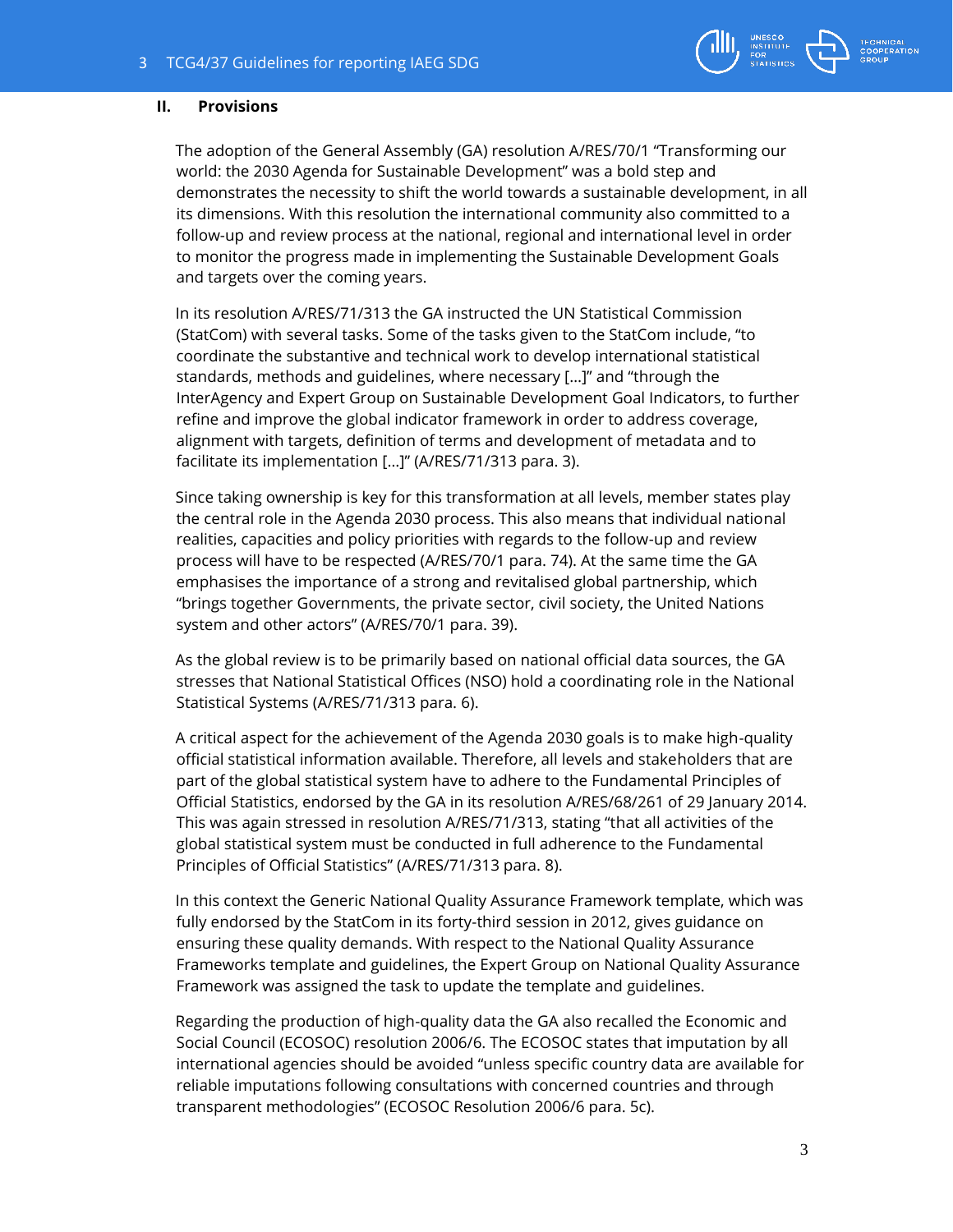

#### The monitoring process for the MDGs illustrated that the

differences between nationally reported data and international disseminated data "can be considerably large" (UNECE; 2011). Reasons behind these differences include the use of different primary data sources, the operations of data revision and adjustments or different time coverages by international and national agencies. For the SDGs the GA therefore put on record that the follow-up and review process should primarily be based on data produced by National Statistical Systems. In cases where specific country data are not available, international agencies are urged to consult with the concerned countries before publishing own estimations, in order to make harmonised data available (A/RES/71/313 para. 7). The StatCom also recommendes that in cases where country data are adjusted or estimated, this should be done in full consultation with the concerned country (StatCom 48/101 para. l). The involvement of the concerned country is also highlighted in the report of the Secretary-General on "Quality assurance in the global statistical system" to the  $48<sup>th</sup>$  Session of the StatCom.

Furthermore, international agencies are urged to enhance communication and coordination amongst each other "in order to avoid duplicate reports, ensure consistency of data and reduce response burdens on countries" as well as "provide the methodologies used to harmonise country data for international comparability and produce estimates through transparent mechanisms" (A/RES/71/313 para. 7). This necessity is also reinforced in a statement by the Secretary-General (E/CN.3/2017/8).

The StatCom also decided that when other sources and methodologies are used these will be reviewed and agreed by national statistical authorities and presented in a transparent manner (48/101 (l)).

The StatCom further requested the custodian agencies to provide "a list of national agencies providing the data to the international system and share data collection calendars in order to ensure the full traceability of data used in international sources" (48/101 (k)).

Finally, the report "A world that counts" elaborates nine key principles for the data revolution for sustainable development. As a part of these, the report underlines the necessity of periodic audits by professional and independent third parties in order to demonstrate the high quality and integrity of statistical information, especially in the light of non-traditional data sources such as big and geospatial data (Independent Expert Advisory Group on a Data Revolution for Sustainable Development, 2014).

# **B. Guidelines for Global SDG Data Reporting**

# **I. Principles to guide data reporting from National to International Statistical Systems and data sharing for SDG indicators**

- 1. Definitions:
	- a) 'official data' refers to a set of values of qualitative or quantitative variables, which are produced and / or disseminated by an official source such as the National Statistical Office or another governmental agency or department including non-traditional types of data.
	- b) 'official statistics' means a part of official data, which is produced in compliance with Fundamental Principles of Official Statistics.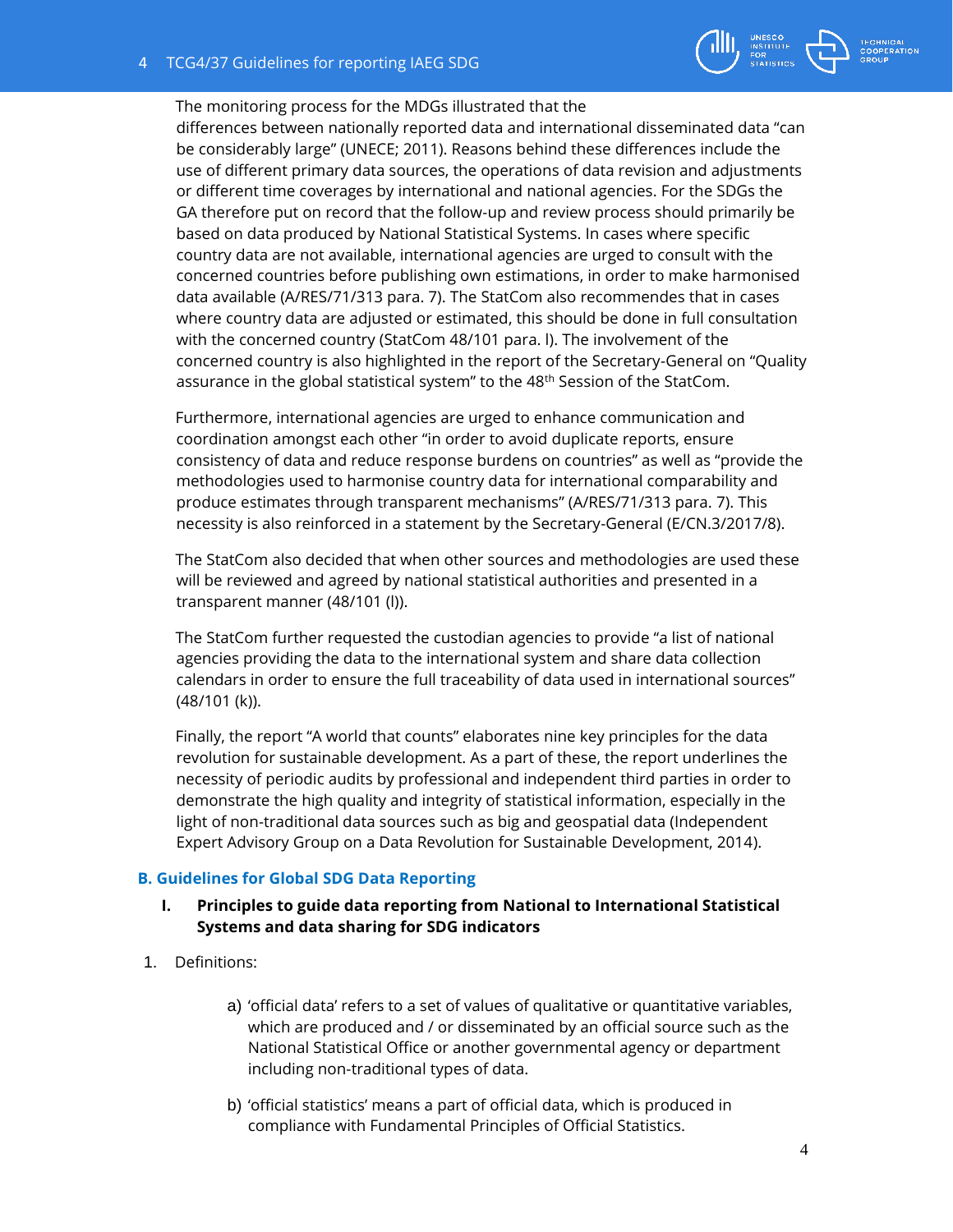- 2. All organisations that are involved in the global follow-up and review process of SDGs, including national statistics offices, other government departments, and international organizations are committed to:
	- a) Basing the global review primarily on national official data,
	- b) Acknowledging the coordinating role of National Statistical Offices in the National Statistical Systems,
	- c) Promoting the use of an appropriate data transmission standard, such as Statistical Data and Metadata eXchange (SDMX), for the collection and exchange of SDG data,
	- d) Providing metadata according to scientific standards on the sources, methods and procedures of the statistics,
	- e) Using national SDG indicator reporting platforms where available and take into account already well-established data reporting mechanisms. While National Statistical Systems are committed to timely dissemination of national official data, via a national reporting platform if available, custodian agencies are committed to retrieving the official data from those same reporting platforms. If no official data is available in the national reporting platform and there is no other well-established data reporting mechanism, the custodian agency will check with the National Statistical Office to determine official data availability,
	- f) If no national SDG indicator reporting platform is available and there is no other well-established data reporting mechanism, the National Statistical Office and the custodian agency determine together a data flow model. Countries may choose to declare regional database as primary source for custodian agencies to retrieve country data,
	- g) Establishing a common timetable for data reporting of National Statistical Systems, including timeframes for technical consultations and accreditation procedures, while coordinating and arranging data requests and technical consultations in a workable timely manner,
	- h) Determining one custodian agency responsible for each SDG indicator and a contact point in the corresponding agency. This list will be disclosed to the National Statistical Office [by UNSD] [by the end of 2017],
	- i) Contacting and communicating with the National Statistical Systems via national focal points preferably from the National Statistical Office taking into account already well-established data reporting mechanisms. In case no focal point is identified, the National Statistical Office will be considered the focal

point. Furthermore the NSO is either copied in all SDG data requests or provided with a list of all national data providers by custodian agencies,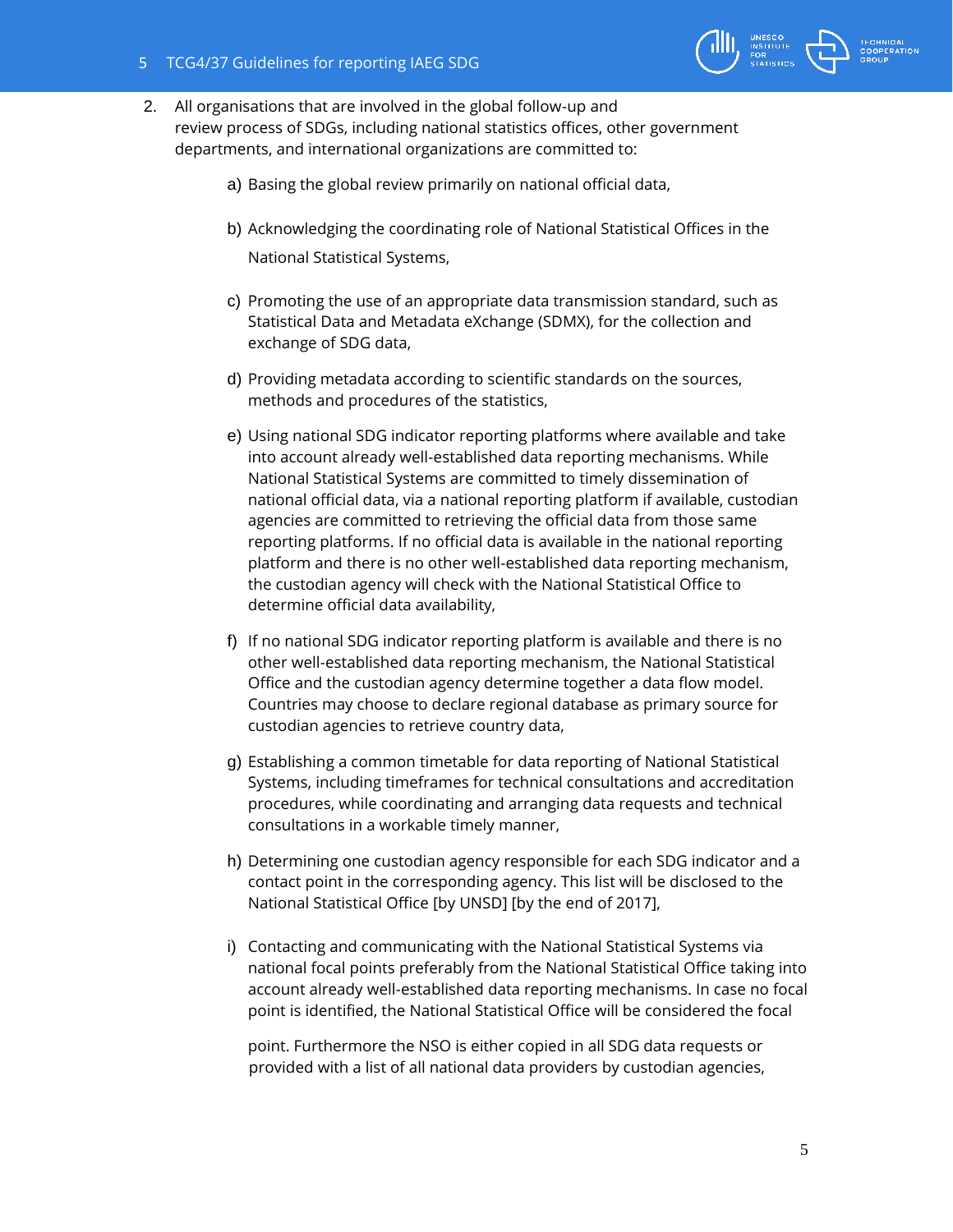

- j) In cases, where the SDG indicators are used by custodian agencies as well as partner agencies in thematically connected publications and databases the identical data sets from the global SDG database provided by the National Statistical System are to be used,
- k) Coordinating their data collection work and establish effective and efficient data sharing arrangements among custodian agencies to avoid duplication of efforts. Data provided to the custodian agencies by the NSS shall only be shared after quality assurance and the plausibility check are carried out and finished in order to ensure consistency of data,
- l) Coordinating updates on UN databases to ensure consistency of data.
- 3. A guiding principle for National and International Statistical Systems which are involved with the global SDGs data flow and reporting is to ensure a high quality of statistical information.
- 4. The high quality of official data disseminated in international statistics shall be ensured by:
	- a) Promoting the use of international standards for data in accordance with the

UN Classifications Registry or other standards adopted by the UN Statistical Commission, selecting the most appropriate statistical methods and data sources exclusively on the basis of scientific and statistically robust considerations as well as a transparent documentation, and

- b) Having in place:
	- (i) laws or guidelines applicable in the area of quality assurance,
	- (ii) monitoring systems,
	- (iii) enforcement systems, and
- c) A mandatory quality assessment of the data set carried out by the responsible custodian agency and consisting of a set of tools spelled out in the Guidelines for the Template for a Generic National Quality Assurance Framework. Based on this quality assessment the decision about the use of a data set for global SDG data reporting shall be:
	- (i) in case of official data, in consensus with the national official data provider as well as the National Statistical Office, and
	- (ii) in case of official statistics consensual with the National Statistical Office.

In case of non-response from the national official data provider or the National Statistical Office, the custodian agency may understand this as if the corresponding entity had expressed their consent. This only applies if the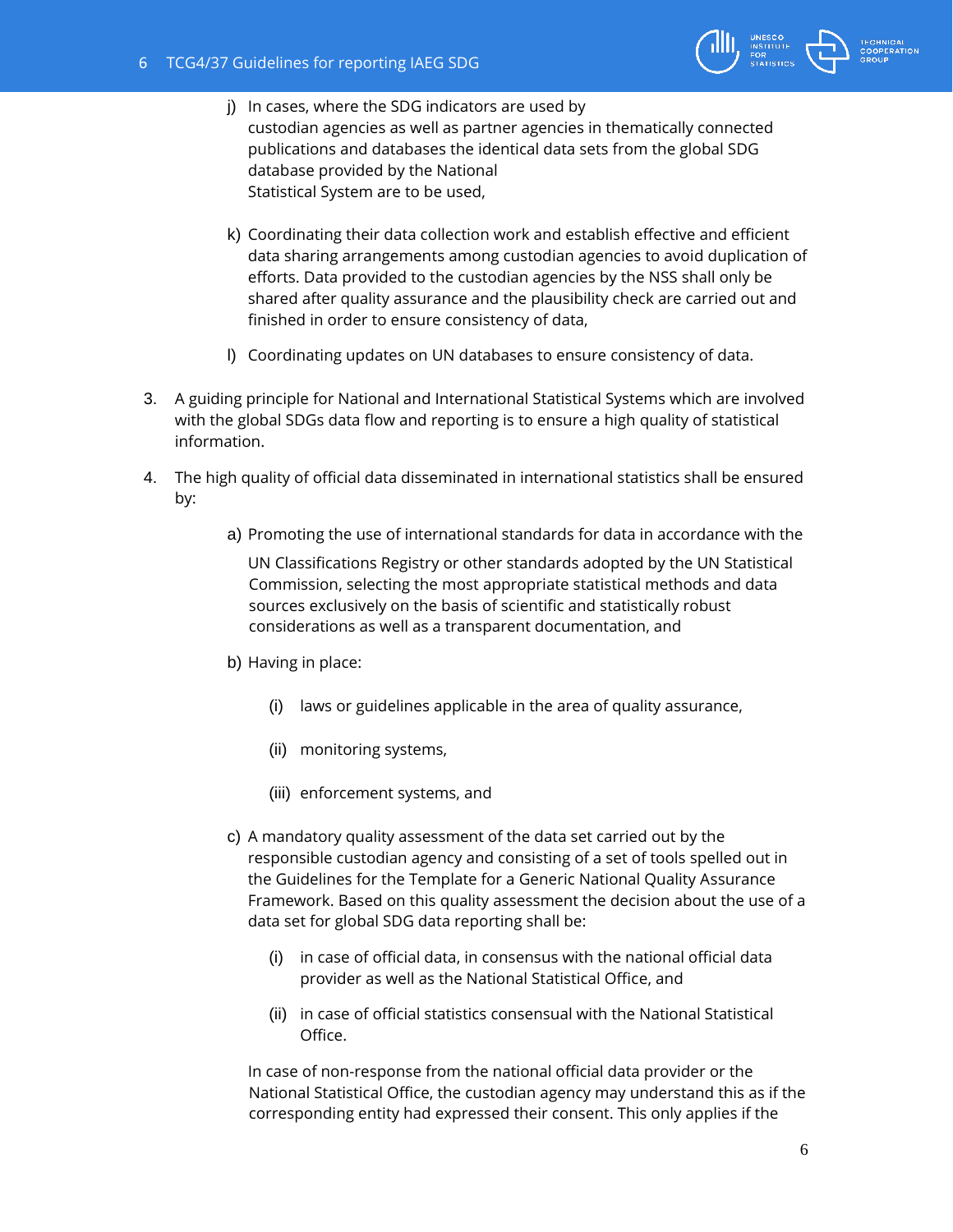

contact information used to send the request had been previously validated, and there is no response following two subsequent requests with reasonable timeframes.

- 5. The quality of non-official data disseminated in international statistics shall be ensured by:
	- a) Promoting the use of international standards for data in accordance with the UN Classifications Registry, selecting the most appropriate statistical methods and data sources exclusively on the basis of scientific and statistically robust considerations as well as a transparent documentation, and
	- b) Having in place:

- (i) laws or guidelines applicable in the area of quality assurance,
- (ii) monitoring systems,
- (iii) enforcement systems, and
- c) An accreditation procedure<sup>1</sup> for non-official data by custodian agencies which includes a consultation with all involved parties as specified in Annex 1. The National Statistical Office may carry out the accreditation procedure if they wish to. The decision whether to utilise the data set and for which purposes shall be based on this accreditation procedure and taken in consensus with the listed national focal point and the National Statistical Office. The National Statistical Office should also be involved during the different steps of the accreditation procedure.
- d) In cases where specific national official data is not available and custodian agencies or other international agencies estimate or model country data the same accreditation procedure applies as for non-official data. The decision whether to utilise the estimates or modelled data and for which purposes shall be taken in consensus with the listed national focal point and the National Statistical Office.
- e) In case of non-response from the national focal point or the National Statistical Office to the accreditation procedure, the custodian agency may understand this as if the corresponding entity had expressed their consent. This only applies if the contact information used to send the request had been previously validated, and there is no response following two subsequent requests with reasonable timeframes.

<sup>1</sup> Estimates or modelled data from non-official sources will be substituted, when / if national official data becomes available and following the mandatory quality assessment as outlined in Article 4 para. c.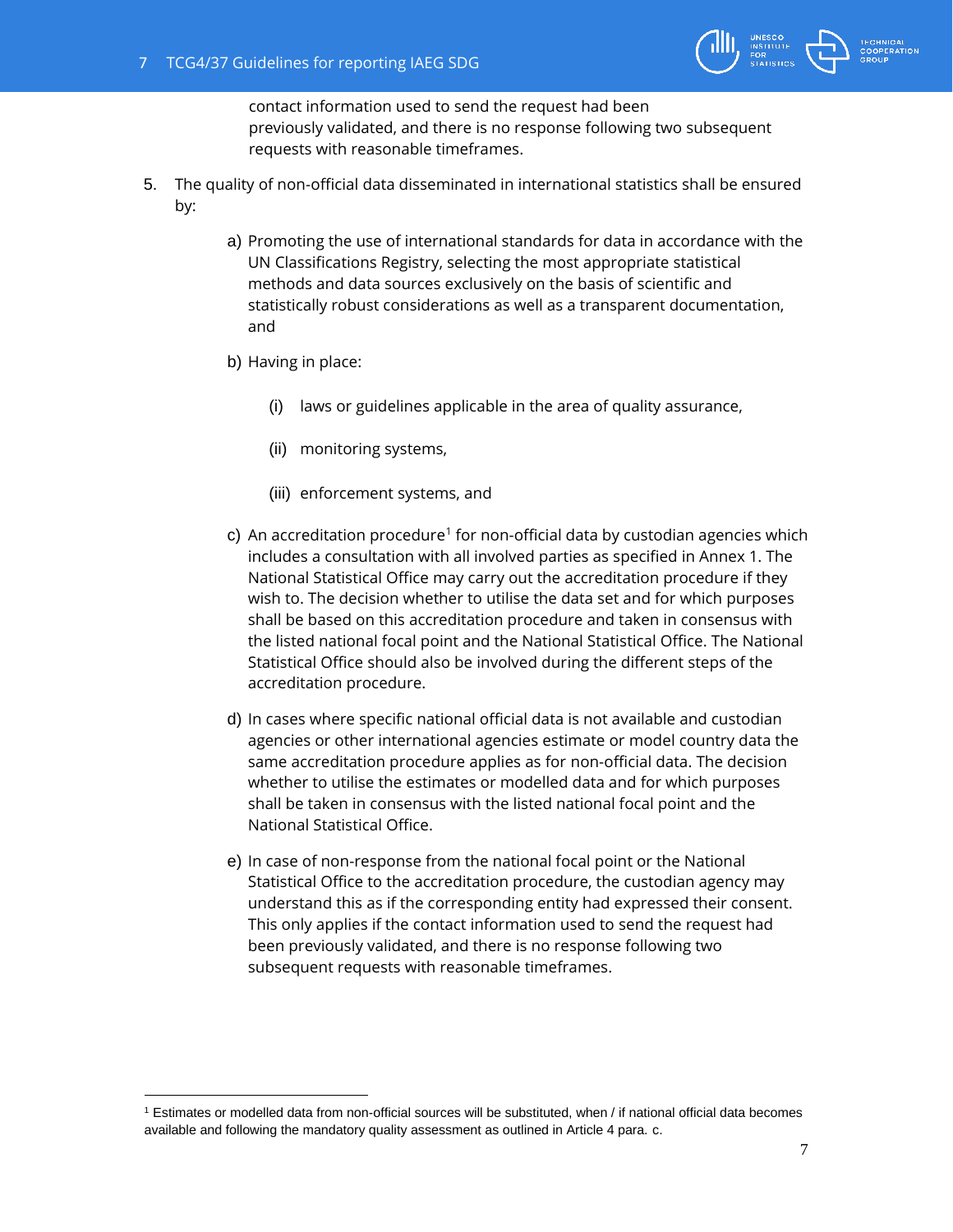# **II. Principles to guide the production of international data series for SDG indicators**

# **(1) Concerning Data**

 $\overline{a}$ 

- 6. When a plausibility check such as specified in Annex 2 identifies missing values or invalid or inconsistent entries or potential errors or data gaps and makes it necessary for the custodian agency to adjust, including through imputation, these country data the following procedure<sup>2</sup> shall apply:
	- a) The custodian agency generates a list of potential errors as a starting point for the adjustment process.
	- b) The custodian agency selects the most appropriate statistical methods and data sources exclusively on the basis of scientific and statistically robust considerations as for example referred to in Practical Guide on Data Validation and Editing, in order to calculate the adjusted values. The adjusted values are added to the list of potential errors, in order to compare them. The list of potential errors, the adjusted values and the chosen methodological approach shall be disclosed to the National Statistical Office and the national official data provider. Furthermore the chosen methodological approach shall be disclosed to anyone upon request.
	- c) In case of official data, the custodian agency invites the listed national official data provider to participate in a joint technical consultation via conference call, electronic means or physical meetings with the aim to improve and validate the adjusted values as well as the used method.
	- d) In case of official statistics, the custodian agency invites the National Statistical Office to participate in a joint technical consultation via conference call, electronic means or physical meetings with the aim to improve and validate the adjusted values as well as the used method.
	- e) In case of non-official data<sup>3</sup>, the custodian agency invites the listed national focal point, the National Statistical Office as well as the data set provider to participate in a joint technical consultation via conference call, electronic means or physical meetings with the aim to improve and validate the adjusted values as well as the used method.
	- f) The custodian agency ensures a reasonable timeframe for the National Statistical System and data providers to respond, but at least two weeks minimum. In case of non-response from the National Statistical System or data providers, the custodian agency may understand this as if the corresponding entity had expressed their consent. This only applies if the contact information used to send the request had been previously validated,

<sup>&</sup>lt;sup>2</sup> This procedure does not apply to standard practices of conversion to common measurement units.

<sup>&</sup>lt;sup>3</sup> According to Article 5 para. c the decision to utilise non-official data shall be taken in consensus with the national official focal point and the NSO.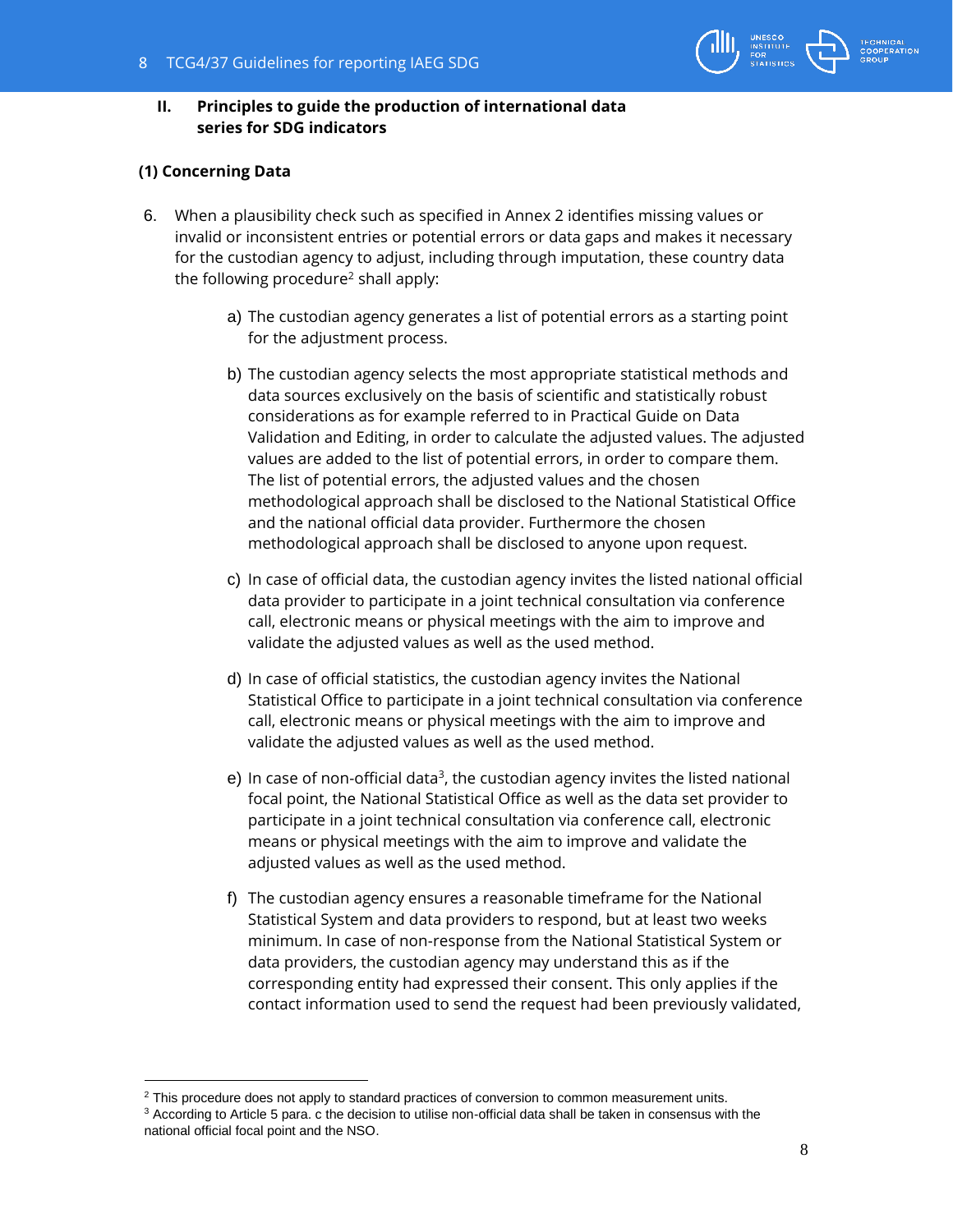

and there is no response following two subsequent requests with reasonable timeframes.

- g) The solution agreed upon will be adopted and published in the global SDG database and all thematically connected international publications in order to avoid discrepancies.
- 7. If in the case of missing values or invalid or inconsistent entries or potential errors or data gaps no agreement is found during the technical consultation according to Article 6 para. c - e the country data requiring adjustment shall be:
	- (i) disseminated alongside the estimates from the custodian agency accompanied by an explanation of the reasons for the discrepancy and the chosen methodologies by the concerned parties.
	- (ii) If both parties wish so, the concerned United Nations regional commission can be called upon to reach a regional solution on the subject matter.
- 8. When during a plausibility check, such as specified in Annex 2, issues such as methodological gaps as well as conceptual issues and differences in the metadata as for example between nationally and internationally used standards or because of changes of standards over time are found and these make it necessary for the custodian agency to adjust data, the following procedure shall be undertaken:
	- a) A list is to be generated on these differences as starting point for the adjustment process of the data.
	- b) The custodian agency selects the most appropriate statistical methods exclusively on the basis of scientific and statistically robust considerations as for example referred to in Practical Guide on Data Validation and Editing, in order to calculate the adjusted values. The adjusted values are added to the list of differences, in order to compare them. Besides the list of differences and the adjusted values, the chosen methodological approach shall be disclosed to the National Statistical Office, the national official data provider and anyone upon request.
	- c) In case of official data, the custodian agency invites the listed national official data provider to participate in a joint technical consultation via conference call, electronic means or physical meetings with the aim to validate the adjusted values as well as the used method.
	- d) In case of official statistics, the custodian agency invites the National Statistical Office to participate in a joint technical consultation via conference call, electronic means or physical meetings with the aim to validate the adjusted values as well as the used method.
	- e) In case of non-official data<sup>4</sup>, the custodian agency invites the listed national focal point, the National Statistical Office as well as the data set provider to participate in a joint technical consultation via conference call, electronic

 $\overline{a}$ 

<sup>4</sup> According to Article 5 para. c the decision to utilise non-official data shall be taken in consensus with the national official focal point and the NSO.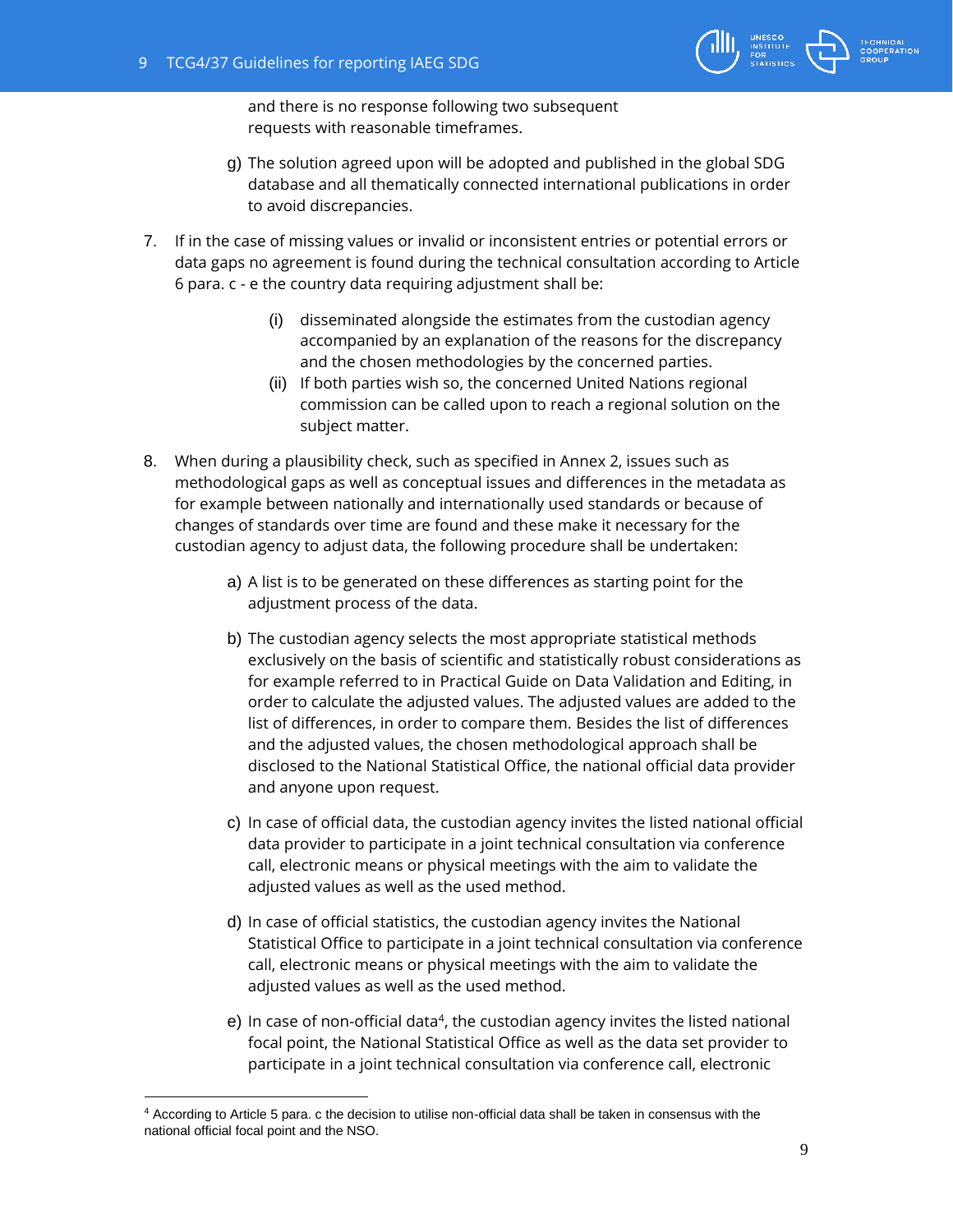

means or physical meetings with the aim to validate the adjusted values as well as the used method.

- f) The custodian agency ensures a reasonable timeframe for the National Statistical System and data providers to respond, but at least two weeks minimum. In case of non-response from the National Statistical System or data providers, the custodian agency may understand this as if the corresponding entity had expressed their consent. This only applies if the contact information used to send the request had been previously validated, and there is no response following two subsequent requests with reasonable timeframes.
- g) The solution agreed upon will be adopted and published in the global SDG database and all thematically connected international publications, in order to avoid discrepancies.
- 9. If no agreement is found during the technical consultation according to Article 8 para. a-g the country data requiring adjustment shall be:
	- (i) disseminated alongside the adjusted data from the custodian agency accompanied by an explanation of the reasons for the discrepancy and the chosen methodologies by the concerned parties.
	- (ii) If both parties wish so, the concerned United Nations regional commission will be called upon to reach a regional solution on the subject matter.

# **(2) Concerning Metadata**

- 10. For the National Statistical System to provide accurate and internationally comparable data to the custodian agencies, these have to provide detailed information regarding inter alia definitions, classifications, methods of computation. The needed information is defined in the IAEG-SDGs Template for Metadata Sustainable Development Goals.
- 11. The IAEG-SDG can appeal to the custodian agencies to revise their corresponding metadata and give guidance on needed revisions as specified under Article 12. Further, the IAEG can ask international expert groups as for example the Expert Group on International Statistical Classifications or city groups to provide guidance on needed revisions of metadata. Pending the revision and the approval of the new metadata by the

IAEG-SDG the corresponding indicator and all time series in question are marked as "content under review" in the global SDG database.

- 12. Revisions of metadata are inter alia required when:
	- a) the metadata provided by the custodian agency does not include all the necessary information as defined in the IAEG-SDGs Template for Metadata Sustainable Development Goals, or
	- b) the metadata provided by the custodian agency does not correspond to the indicator or changes the meaning of the indicator, or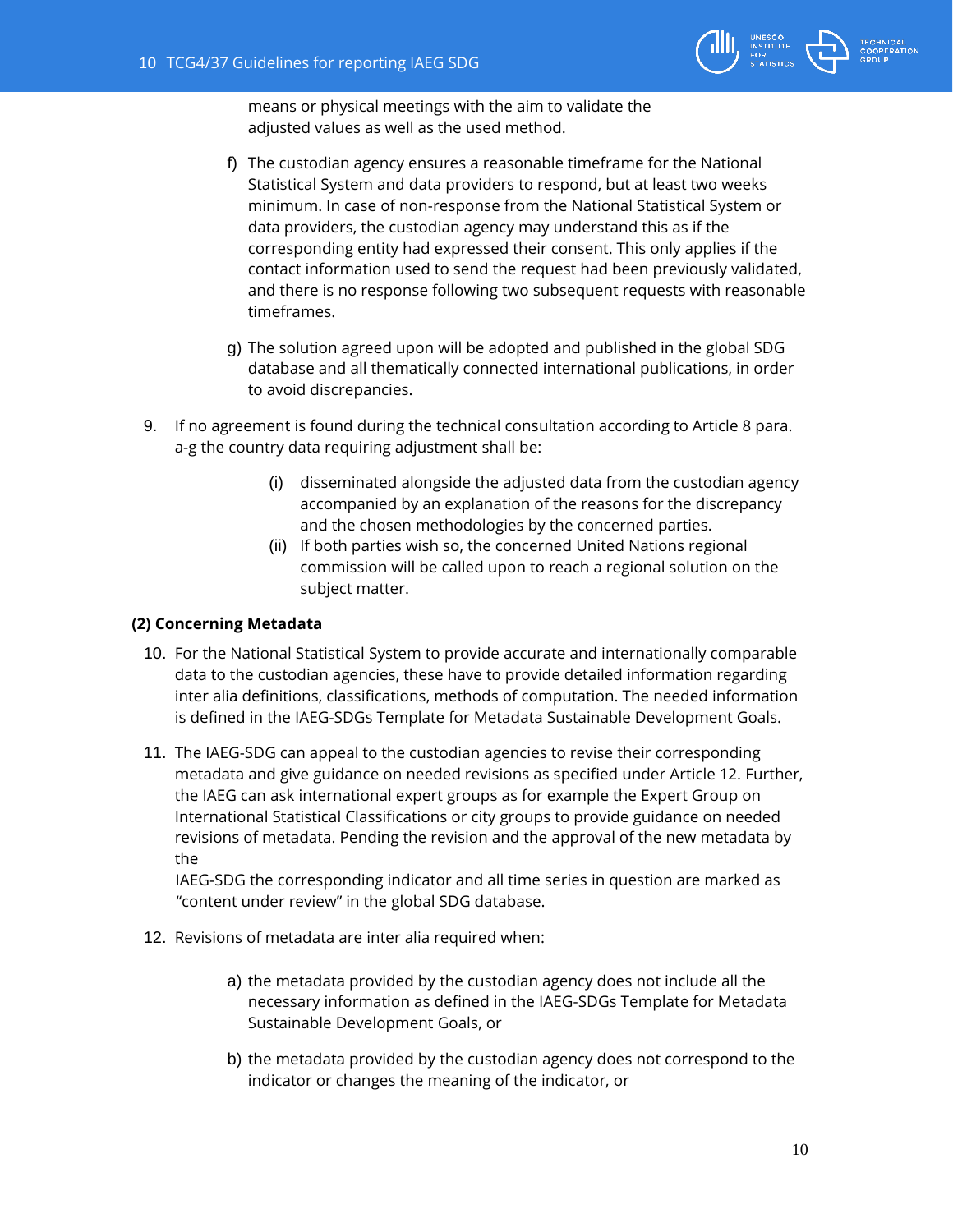

- c) the international standard provided in the metadata by the custodian agency is neither widely accepted nor internationally established, or
- d) The methods (i.e. method of computation, calculation of aggregates) provided in the metadata by the custodian agency are not internationally established or do not meet statistical standards regarding inter alia soundness and transparency.
- 13. In case a national data provider finds that the metadata provided by the custodian agency lacks information needed to make national data available or other entities find that the metadata provided by the custodian agency lacks information necessary to understand the data provided in the global database, said entities contact the responsible custodian agency. If no agreement can be found in a consultation between the involved parties the Inter-Agency and Expert Group on Sustainable Development Goal Indicators will be called upon.
- 14. For the custodian agency to be able to carry out the plausibility check, metadata from national data providers are necessary. In cases where no metadata is made available by the national data provider or the metadata provided does no not include the necessary information as for example stated in the Template for Metadata Sustainable Development Goals, the custodian agency will contact the national data provider with the request to provide the necessary metadata within a reasonable timeframe. If no metadata is provided to the responsible custodian agency by the national data provider in the set timeframe and following two subsequent reminders of the request, the custodian agency may decide to not utilise the corresponding data.
- 15. Technical assistance may be provided to countries in areas where data are not available, of low quality or differ due to different methodologies and definitions, in order to strengthen national data systems and therefore enable them to produce their own data in the long run.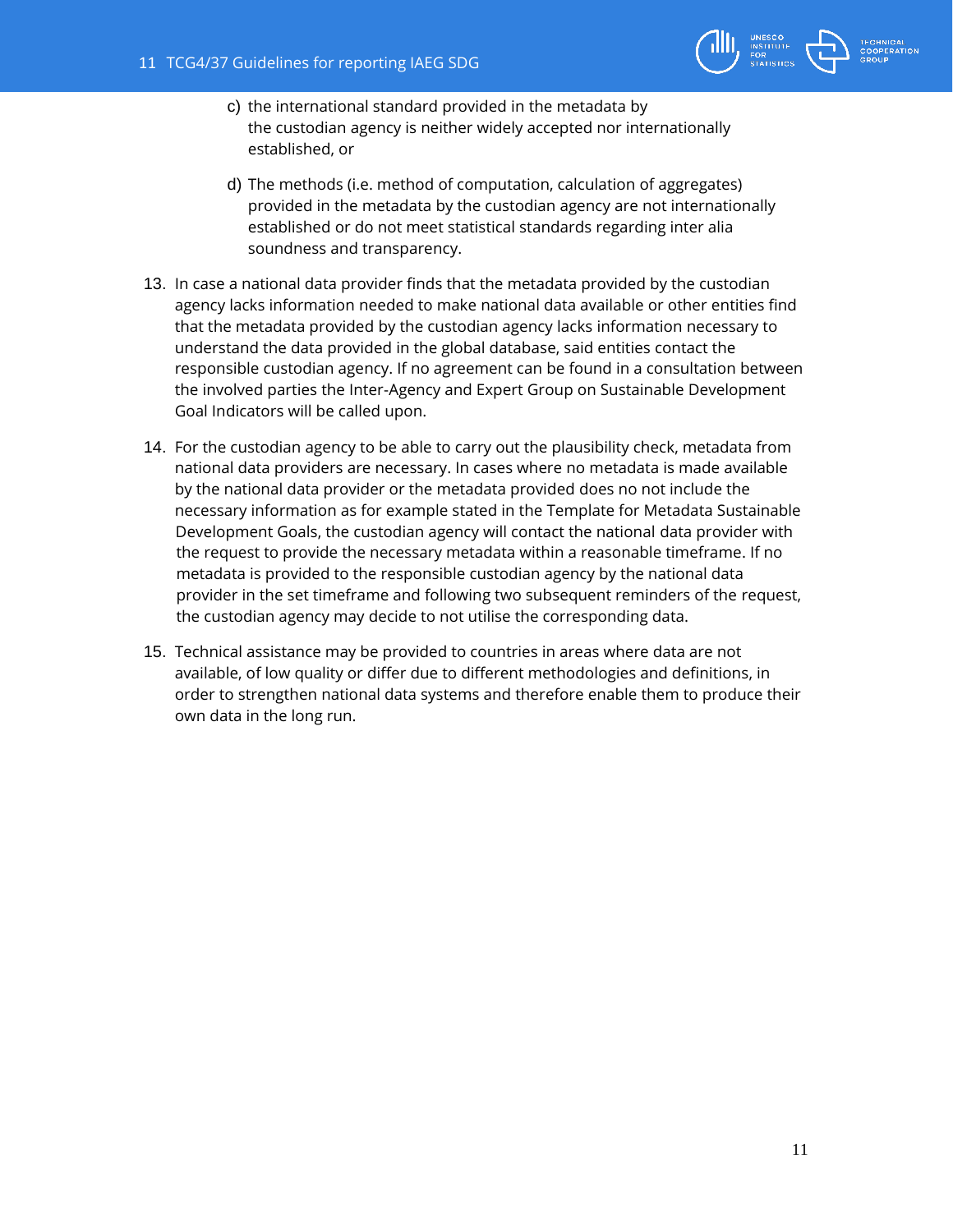

### **Annex**

# **Annex 1: Accreditation Procedure for Non-Official Data (based on "Accreditation procedure for statistical data from non-official sources")**

- 1. Phase 1: Initial examination of sources, data, and metadata
	- a) Collection of all freely available information
	- b) Circulation of the collected information internally
	- c) Examination of the information with a focus on usefulness
- 2. Phase 2: Acquisition of data and assessment
	- a) Closer cooperation with the data provider to acquire essential information such as data set segments, time and method
	- b) Update the results of phase 1
	- c) Make a first appropriate recommendation, inform the National Statistical **Office** i.a. including a report on the methodology and provide the possibility to comment
- 3. Phase 3: Forensic investigation
	- a) Producing a clean microdata file
	- b) Produce and analyse aggregated statistics
	- c) Producing pilot outputs or using the file in the production of existing output
	- d) Assessing the capacity of the existing statistical tools to handle the new data
	- e) Assess the strengths and weaknesses of the new data
- 4. Phase 4: Decision
	- a) Itemisation of the exact uses of the new data and their impact
	- b) Conduct a cost-benefit analysis
	- c) Assess risk
	- d) Assessment of the feasibility from a legislative and socio-political point of view
	- e) Invite the concerned National Statistical Office, the possibly involved national focal point as well as the data set provider to participate in a joint consultation with the aim to find a consensual agreement.
- 5. Phase 5: Formal Agreement with the data provider (e.g. a Memorandum of Understanding)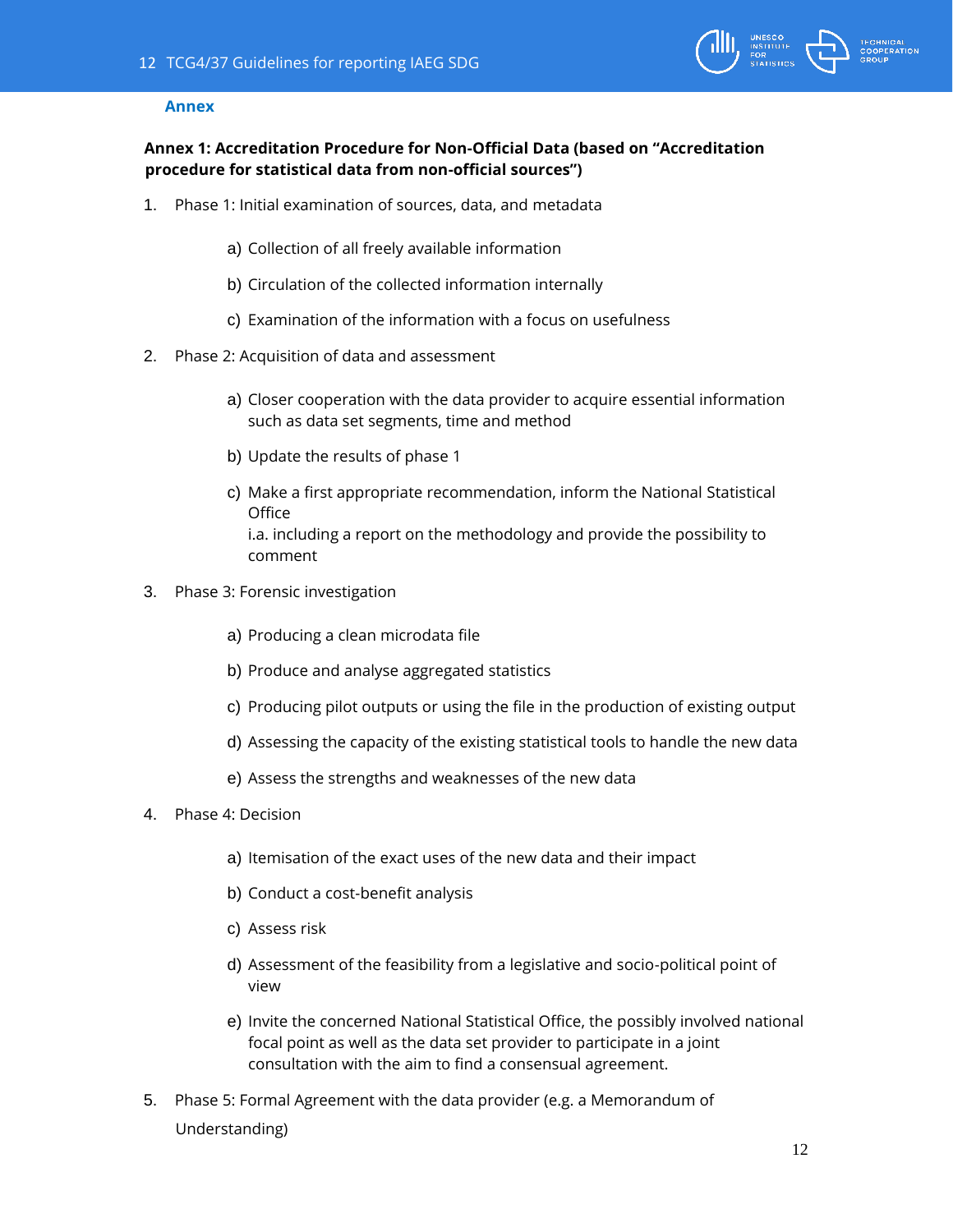

- a) Secure cooperation and arrive at a formal and comprehensive agreement
- b) Articulate governance, including change management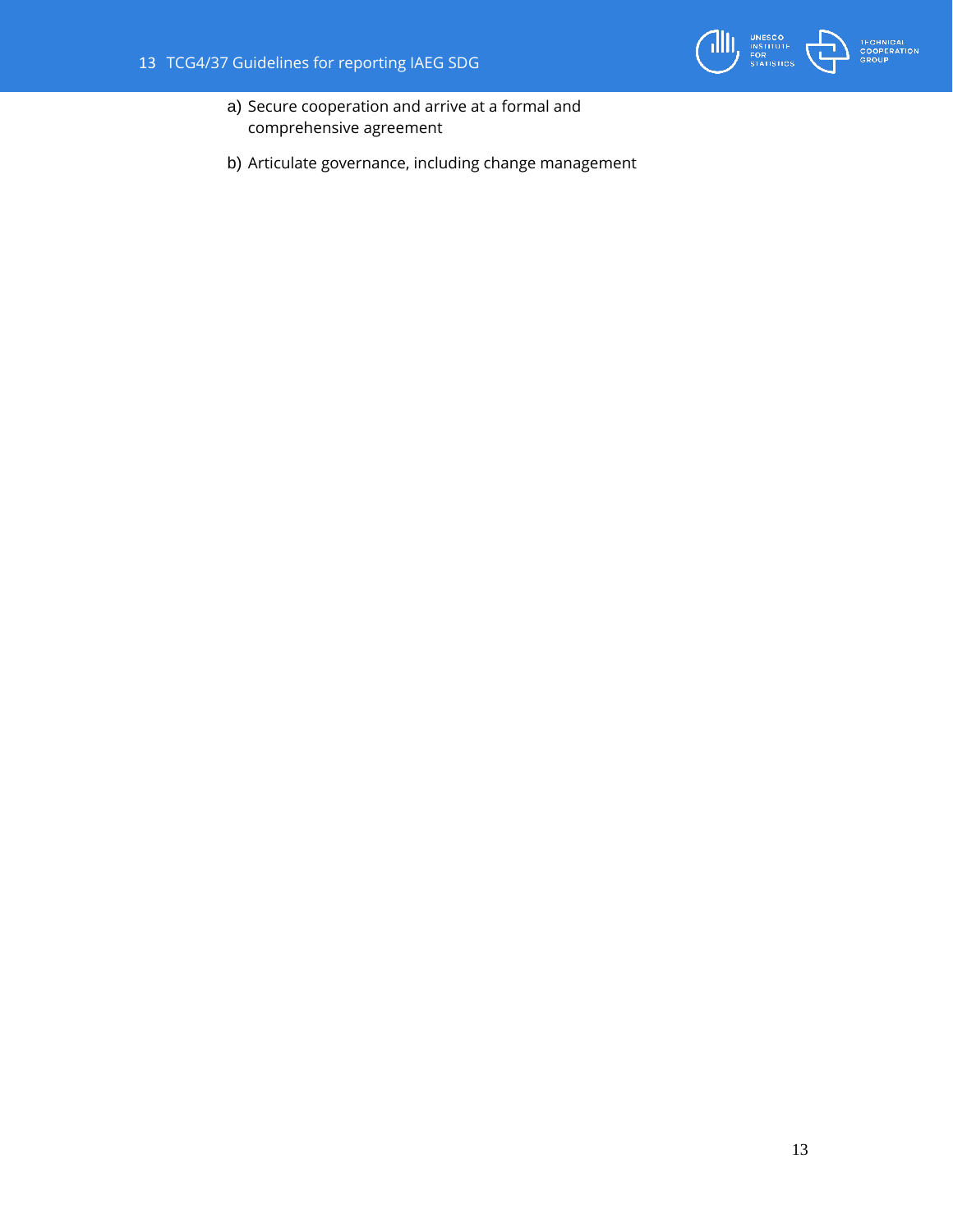

# **Annex 2: Plausibility Checklist (based on "Practical Guide on Data Validation and Editing")**

- 1. Checking the data format.
- 2. Checking for incomplete data, e.g. missing data.
- 3. Checking the classification the indicator is based on.
- 4. Detection of differences between definitions in national and international statistics.
- 5. Checking for changes in the definitions and classifications used such as concepts, methodologies, surveyed population, data processing over time.
- 6. Detection of non-admissible values.
- 7. Detection of incoherencies among variables, i.e. are there relationships and restrictions among variables that have to be satisfied?
- 8. Detection of large differences between the country's current and past values.
- 9. Search for breaks in the series, i.e. large jumps or differences in the data from one period to the next.
- 10. Search for large changes in the series length i.e. the number of observations in a data series supplied by a Member State suffers an important change.
- 11. Check that aggregated items correspond to the sum of sub-items when the country provides the breakdown of a given data, the total has to equal the sum of the parts.
- 12. Cross checking with other sources the data from a given country should be checked for coherence with other data from the same country or with data from another country.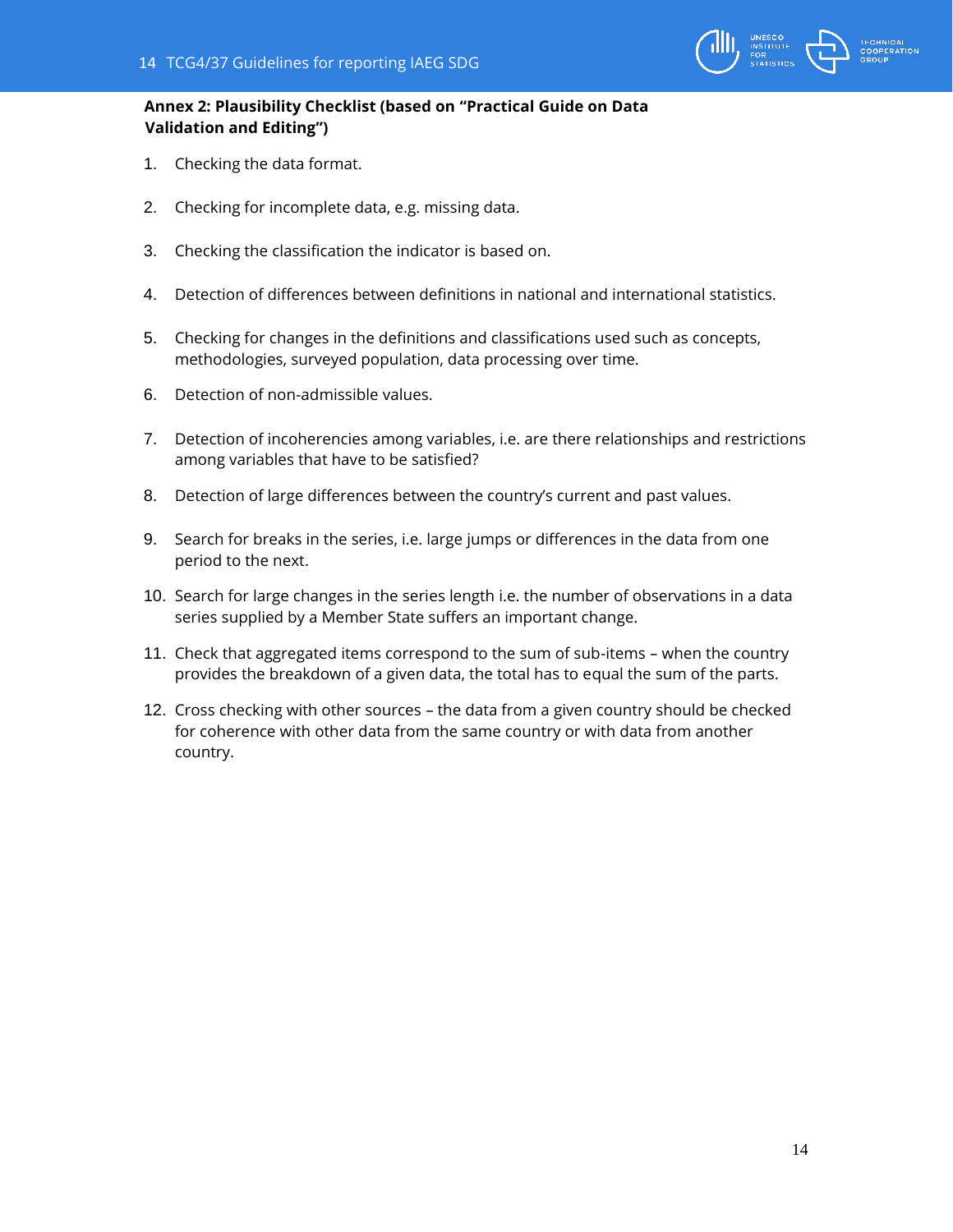

#### *Annex 3: Data Flow Chart*



#### Flow chart on global SDG (meta-)data flow and (meta-)data reporting

" References to the guidelines on global SDG data flow and reporting

"" Definition: 'official data' refers to a set of values of qualitative or quanitative variables, which are produced and i or disseminated by an official source such as the National Statistical Office or another government

\*\*\* Definition: 'official statistics' means a part of official data, which is produced in compliance with the Fundamental Principles of Official Statistics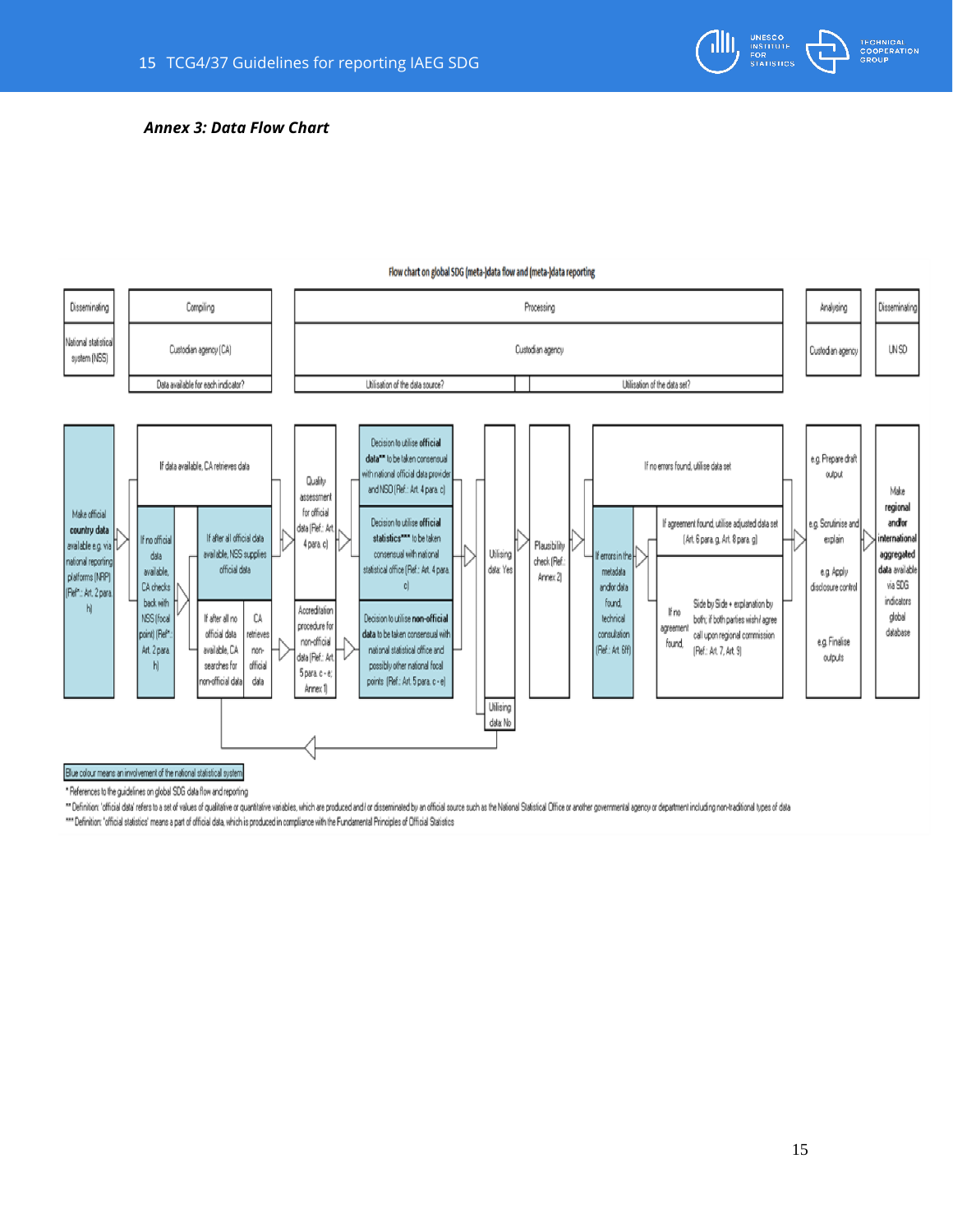

# **C. Description of Existing Practices for Global SDG Data Reporting**

# **I. The complementary roles of national and international statistical institutions in the global monitoring (1) National statistical systems and the coordination role of National Statistical Offices (Excerpt of: Williams, 2016)**

The role of National Statistical Systems is to collect data and produce a comprehensive set of integrated statistics, which can be utilised for international aggregates. Therefore national statistics systems will be pivotal in reporting progress towards the SDGs, with the 2030 Agenda clearly recognising the importance of country-led evaluations and data to inform follow-up and review processes at all levels. National Statistical Systems thereby vary in structure. They are usually comprised of national official agencies, especially the National Statistical Office as well as other national data providers.

The primary function of the National Statistical Office is to collect, compile and release official statistics that are produced according to the Fundamental Principles of Official Statistics (FPOS). As stated in the FPOS this includes reliability, objectivity, relevance, statistical confidentiality, transparency, specificity and proportionality. In other words the NSO has to play a crucial role in assuring the quality of official data, in particular official statistics. Depending on several factors, including government priorities and resource availability – both financial and human in terms of availability and capacity, NSOs can take furthermore different roles in assuring the quality of non-official data.

**Full Passive Approach** – The NSO plays no role at all in the provision of non-official data for the SDGs. Under this approach, the NSO provides no advice, guidelines, or training related to quality for the production of data for indicators that do not use the data from the National Statistical Office. Additionally, under this approach the NSO would not conduct any vetting or review of the data or methodologies being used by non-NSO data producers (other government departments or organisations such as UN organisations, civil society or private sector) for the indicators being used to measure the targets.

The advantage of this approach is that there are no financial costs to the NSO, and the NSO has no responsibility for this data. The disadvantage to this approach is that it may lead to double production of information and inconsistent data or the data used may not be of high quality and may mislead policy makers and result in policies and programs that do not meet the needs of the country. Additionally, under Agenda 2030, countries will be held accountable and that accountability will be linked to data reported. If countries (and NSOs) choose not to provide any validation or quality guidelines for the production and dissemination of data, they cannot be certain about the quality of the information being used to report against goals, but will nevertheless be held accountable for the indicators reported. For NSOs, despite not producing these data, they may be seen as the data provider and responsible for the data underlying these indicators.

**Reactive Approach** – NSOs would provide some type of advice, quality guidelines, or training for non-NSO data underlying the SDG indicators only when requested by a data producer. Under this approach, the NSO would only react when requested, but would not actually review data.

The advantage of this approach is that the NSO's role is voluntary and as such, costs can be controlled within existing funding and capacity envelopes. However, it is important to note that there would be sunk costs as quality assurance guidelines and procedures related to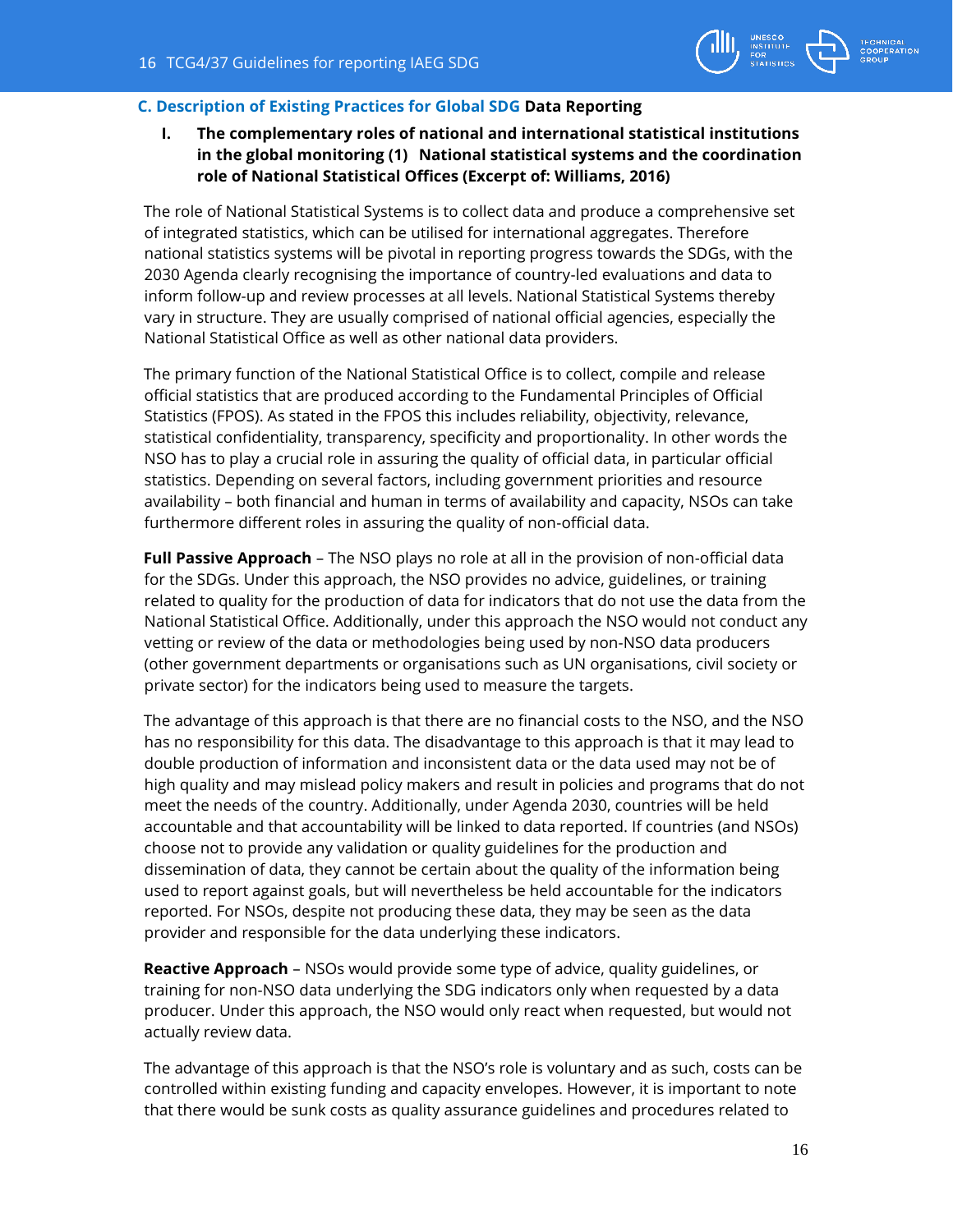

non-official data would have to be developed. The disadvantages of this approach are in many respects the same as noted in the Full Passive Approach, because the NSO would examine data only when requested by the data producer. This will likely result in a good proportion of the data not having been validated by the NSO.

**Neutral Stance** – Under this approach, the NSO would develop quality assurance guidelines, tools and training only. Quality Assurance Guidelines/tools would be made widely available (i.e. online) and training sessions for data producers would take place on an ad-hoc basis. The NSO would not provide or conduct vetting on non-official data.

The advantage of this is that the costs are known upfront and can be easily planned. Additionally, the NSO has made QA tools and information available and would provide training when requested and can be seen as being an advocate for data quality. The NSO itself faces little risk if the quality of non-NSO information is not of good quality. However, as noted under the first option it is likely that the NSO will be considered the data source and/or be called upon to answer questions related to the data. At the country level, the risk is high as the country will be held accountable for the resulting indicator, regardless of the quality of the data.

**Proactive Practical Approach** – This approach includes wide dissemination and promotion of quality assurance guidelines, tools and training. In addition to this the NSO would provide Quality assurance of *some* non-official produced data. While not acting as an enforcer of data quality, the NSO would examine the metadata, the data and methodology and provide comments and/or recommendations on how to improve data quality. How to determine which non-official data is to be assessed can be done in various ways. For example, data assessment could be based upon a risk assessment (i.e. what is seen as the "riskiest" data could be considered a priority). Alternatively, assessment of non-official data could be conducted based upon national priorities. In this scenario if a country has a focus on a certain goal or domain, quality assurance assessments could be conducted on nonofficial data underlying these goals. Another option would be to provide assessment of data coming from non-government sources (such as the private sector, academia, civil society or international organisations). Finally, a mixture of assessment options is possible as each one is not mutually exclusive.

The advantage of this approach is that the NSO is able to assess non-official data and promote quality in a proactive manner. It also enables the NSO to be aware of problem data. Despite not taking on a "policing" role or forcing recommendations to be implemented, under this option the NSO would be in a better position to be able to respond if questioned about the non-NSO data underlying indicators and can note that recommendations to improve data quality were provided to the data producer. Additionally, domestically under this approach, the NSO would be able to advise policy departments about non-official assessed data underlying indicators. This would help ensure effective decision making and good governance. The disadvantages of this approach include costs. Appropriate financial and HR resources will be required in order to ensure that data and costs for assessing data and methodologies are not insignificant – this would require setting up some a unit that can take on these activities. Additionally, should some non-official data be found to be problematic, recommendations for remediation not be followed – it could reflect poorly as the NSO knew there were issues and did not ensure they were remedied. Additionally, at the Government level, the risk remains that it is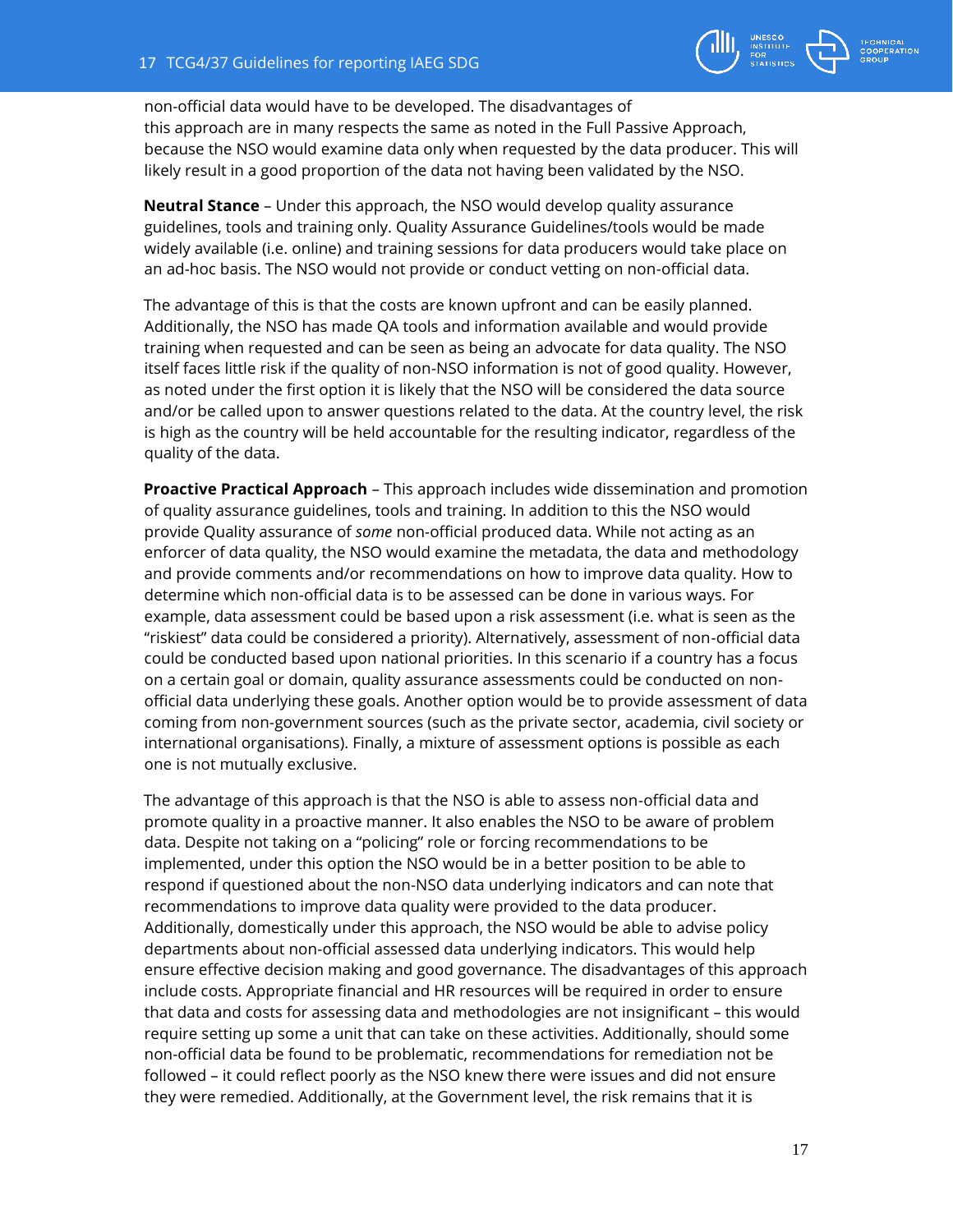

accountable to answer on progress of SDGs even when the measurement may not be appropriate.

**Proactive Custodian** – Under this approach the NSO takes on a full custodian role for the underlying data of SDG indicators. It provides, quality assurance guides, tools and training. Moreover, it assesses all non-official data being used for national measurement with respect to SDG indicators. It provides recommendations to improve data quality and ensures that remediation measures are applied and that all data (official, in particular official statistical and non-official data) for the SDG indicators produced by multilateral organisations, other departments, etc. meet minimum data quality standards prior to release.

While under this approach the NSO has full control and can provide reasonable assurance about the non-official data used for SDG measurement, there are significant costs. In some countries it would require a team of trained data quality specialists to adequately vet the data and the timeliness of release of SDG information. Additionally, it will likely be very difficult to restrict non-official data producers from releasing data not deemed of sufficient quality by the NSO.

# **(2) Responsibilities of data custodian agencies and partner agencies for the global SDG indicators**

# **Custodian Agency**

An agency is referred to as "custodian" when the agency either has an existing mandate for global monitoring of the indicator in question and established data reporting mechanisms from countries or when the agency does not have an explicit mandate from its intergovernmental process, but has a well-established global data reporting mechanism, is recognized by Member States, and has a clearly identified counterpart in countries' government agencies.

The main tasks of custodian agencies are two-fold, first to compile comparable international data series, calculate global and regional aggregates and to provide them, along with the metadata, to the United Nations Statistics Division. A second, equally important task of the custodian agencies is to prepare the storyline for the annual global progress report. In this sense the custodian agencies are working together with the IAEG-SDGs on the implementation of indicators.

Additionally, custodian agencies coordinate the indicator development, in particular for those indicators noted as Tier III, together with National Statistical Systems, other international agencies and stakeholders. This means also to support an increased adoption and compliance with internationally agreed standards.

Against this background it is important that custodian agencies communicate and coordinate with National Statistical Systems in a transparent manner, including on the validation of estimates and data adjustments when these take place.

Finally, custodian agencies also strengthen national statistical capacities through technical assistance and statistical capacity building activities within countries and regions.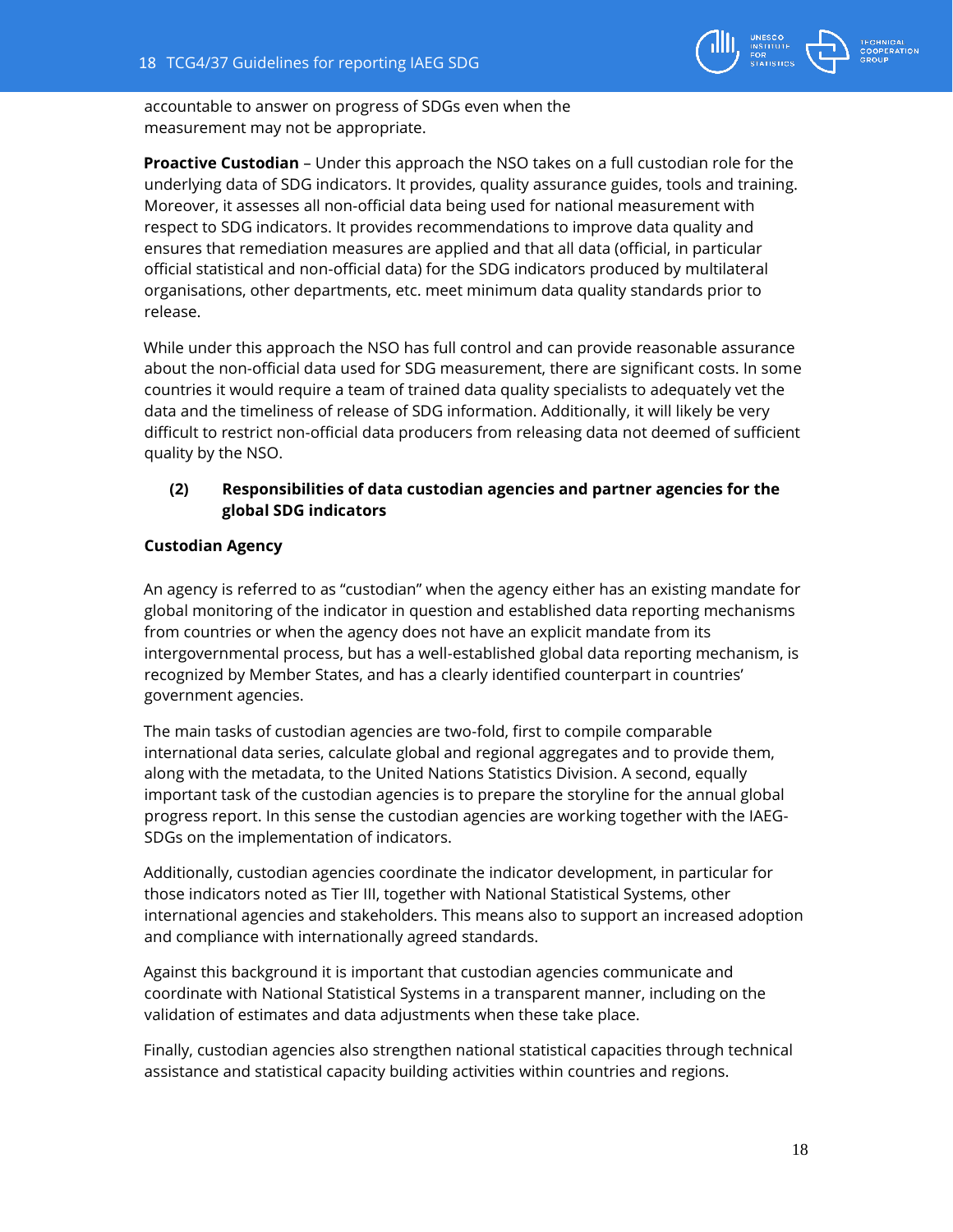

# **Partner Agency**

An agency is referred to as "partner agency" when it does not have an explicit mandate for global monitoring, but has a well-established data reporting mechanism for some countries or it has been involved in the methodology development of the indicator.

Responsibilities include:

- Work with data custodian agency on indicator development;
- Facilitate the compilation of the international data series;
- Support increased adoption and compliance with internationally agreed standards; and
- Support countries in strengthening their national statistical capacity.

### **(3) Role of the Regional Commissions**

The Regional Commissions are the regional outposts of the United Nations. Their main objectives are to foster economic integration, to promote the regional implementation of internationally agreed development goals and to support regional sustainable development. In order to achieve these objectives, they promote multilateral dialogue, knowledge sharing and networking at the regional level, and work together to promote intra- regional and interregional cooperation. In regards to the Agenda 2030 they also are involved in the monitoring process in their respective regions and to support the global monitoring process. Other tasks in this context are:

- Analysing data and statistical gaps in measuring SDGs;
- Developing (when necessary) regional indicators to complement the global SDG indicators;
- Managing technical cooperation programs for strengthen capacity to provide data on SDG indicators;
- Facilitating peer learning through the sharing of national experiences and best practices for producing statistics for SDGs.

# **II. Data reporting channels and data flow scenarios from national to global system (1) Lessons learnt from the MDG reporting**

Since the process of data flows and data reporting for the Sustainable Development Goals is still developing, lessons have to be drawn from experiences of the MDG data flow and reporting. The report of the Task Team on Lessons Learned from MDG Monitoring of the IAEG-MDG, for example, suggests incorporating data quality into the new framework.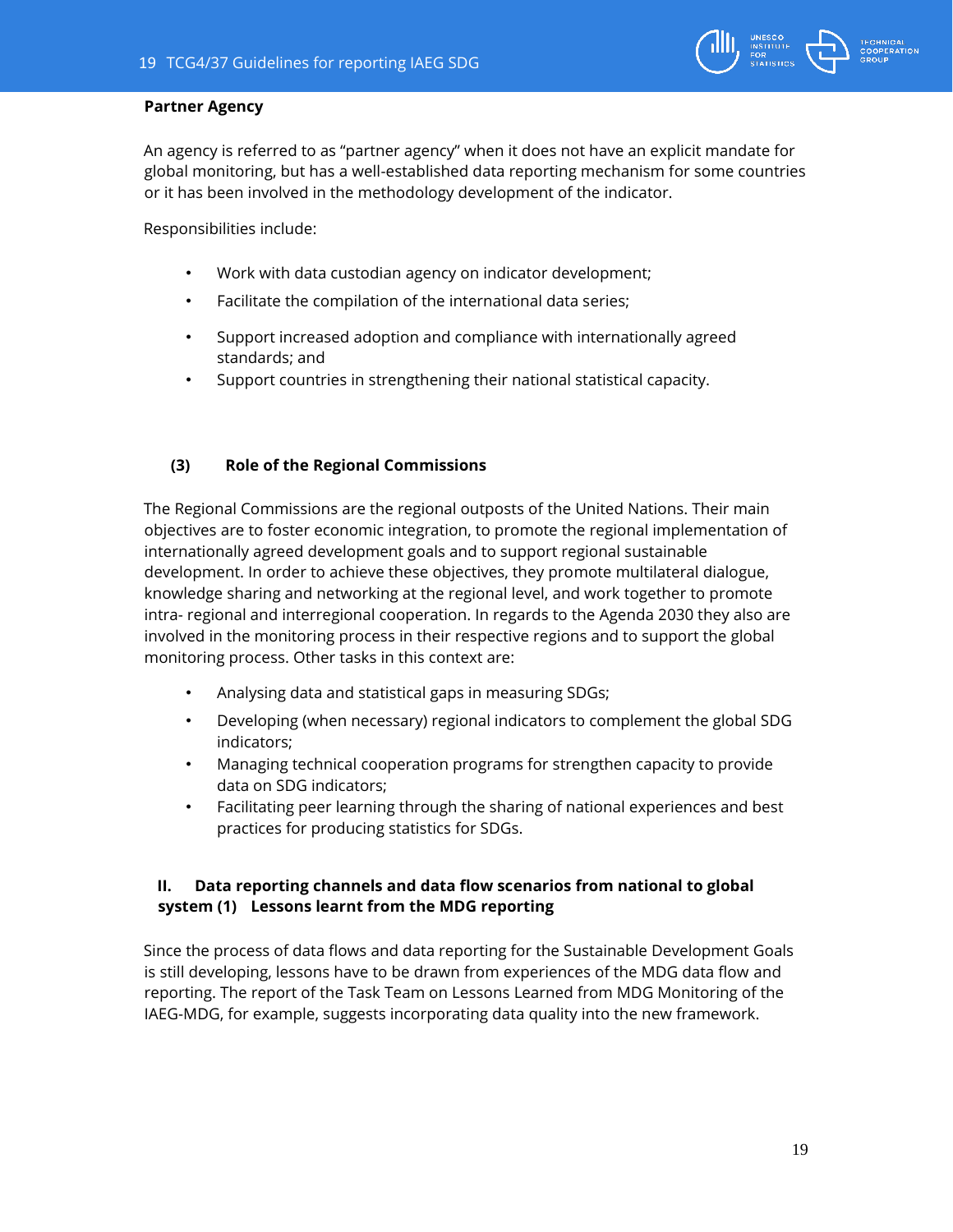

# **(2) Existing data reporting mechanisms (Extract of: UNECE (2017): Guidelines for national SDG-indicators reporting mechanisms, draft)**

Depending on the character of the National Statistical System, countries will need to choose a model for how to approach the reporting of the global indicators from the national perspective. National policy plays a fundamental role, especially with respect to NSOs. Circumstances and policies within the countries' National Statistical Systems will determine which model fits best. One country may want to apply a model where all SDG data are channelled through a certain body (usually the NSO) before being sent to the custodian agencies. Such a model may benefit from using an NRP to facilitate collection, quality assurance and transmissions to the receiving agency. When responsibilities for official statistics, including for quality assurance, are dispersed throughout the system, special tools may not be required as some means of "soft coordination" will fit the system better. **Centralised reporting of statistics for global SDG indicators** 



In a centralised model of providing SDG indicators, the NSO will typically collect and store all data to a centrally held database. It could also apply a mechanism for validating the data collected (which may include delegations to national statistical programs), and send or otherwise make available the indicators to the custodian agencies and other users. This model could be applied to all indicators, or be limited to statistical indicators only.

Closely associated with this model is the notion of accountability, quality assurance and coordinated accessibility, a one-stop-shop for SDG data. The most important precondition for the model to be efficient is that the NSO has a legally recognised mandate to coordinate and validate all official statistics in the country. The model will also require resources to build and maintain the procedures for collecting, validating and disseminating the global SDG indicators. If this is not already an integral part of the NSOs operations, it could prove costly. **Decentralised reporting of statistics for global SDG indicators**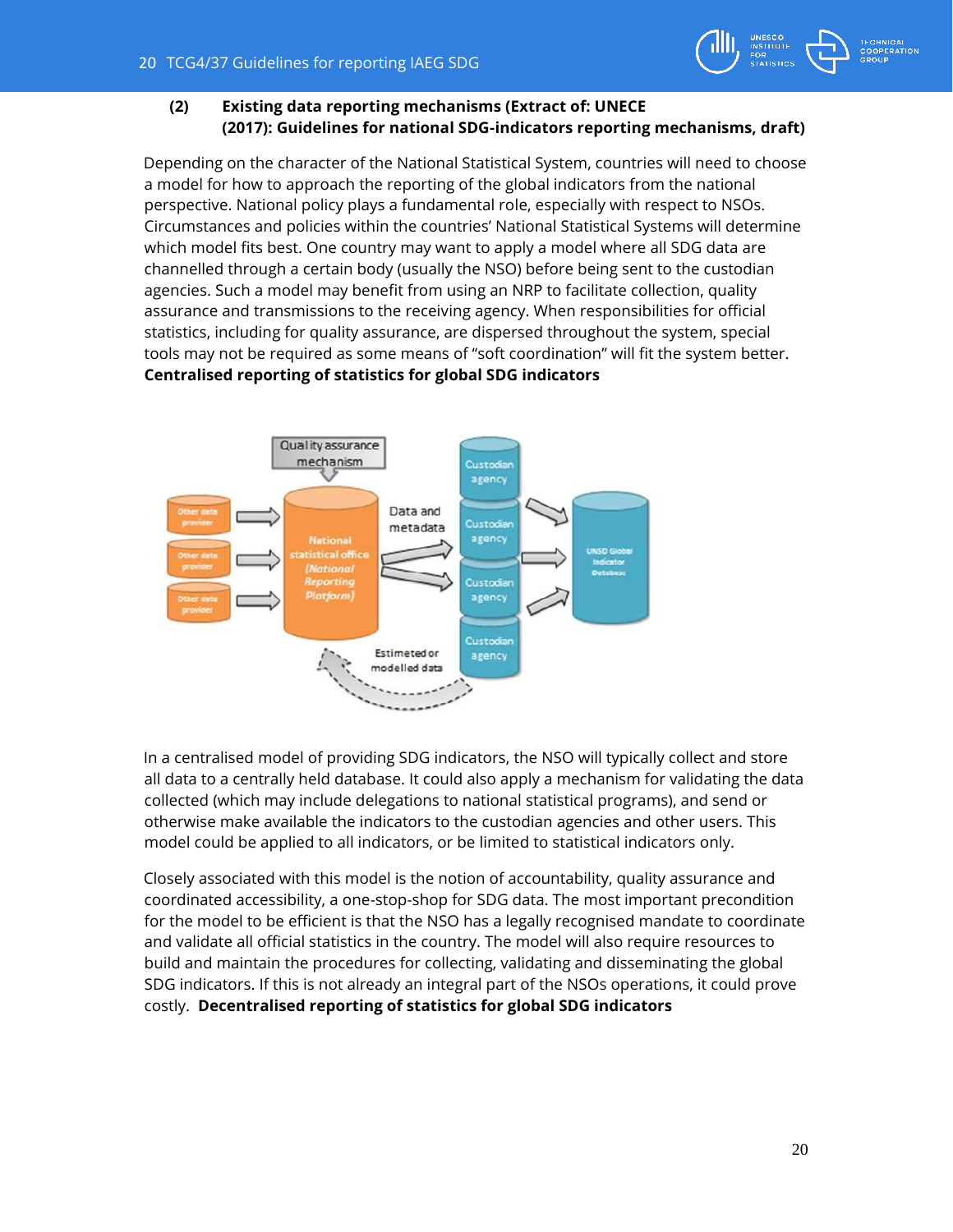

Some countries may not be in favour of centralised collection and reporting of SDG indicators. They would prefer to maintain the responsibility for the production, development and dissemination of official statistics dispersed over many agencies or line ministries. In such cases it could be also more efficient to decentralise the responsibility for providing data on SDG indicators to the entities responsible for producing statistics for the particular indicator. A decentralised model could be associated with the notion of "soft coordination" where the coordination body may issue guidelines and provide trainings and forums for relevant agencies. For this model to be efficient, the coordination relies upon a trusted partnership between statistics producers and on a recognised mandate for the NSO for

certain coordination responsibilities. This model could potentially suffer from lack of overview and accessibility; therefore a set-up like this should consider ways of making SDG data accessible easily and coherently, preferably in an open data format.

# **"In between" models**

The models described above are two extremes. It is highly probable that most countries will choose a model somewhere in between. The quality assurance role of the centralised model could take different forms – such as acting as a "post-office" and simply making data available on NRPs. Other solutions could undertake various degrees of control, from basic validation to full quality control. The role that the NSO takes will typically depend on already existing national policy mechanisms.

In a decentralised model, NSOs can also apply different levels of coordination. The level of ambition may range from simply keeping track of who supplies statistics for which indicators to which custodian agencies, to coordinating all collection, transmission and quality assurance related to the SDG indicators. The role could potentially include, for example: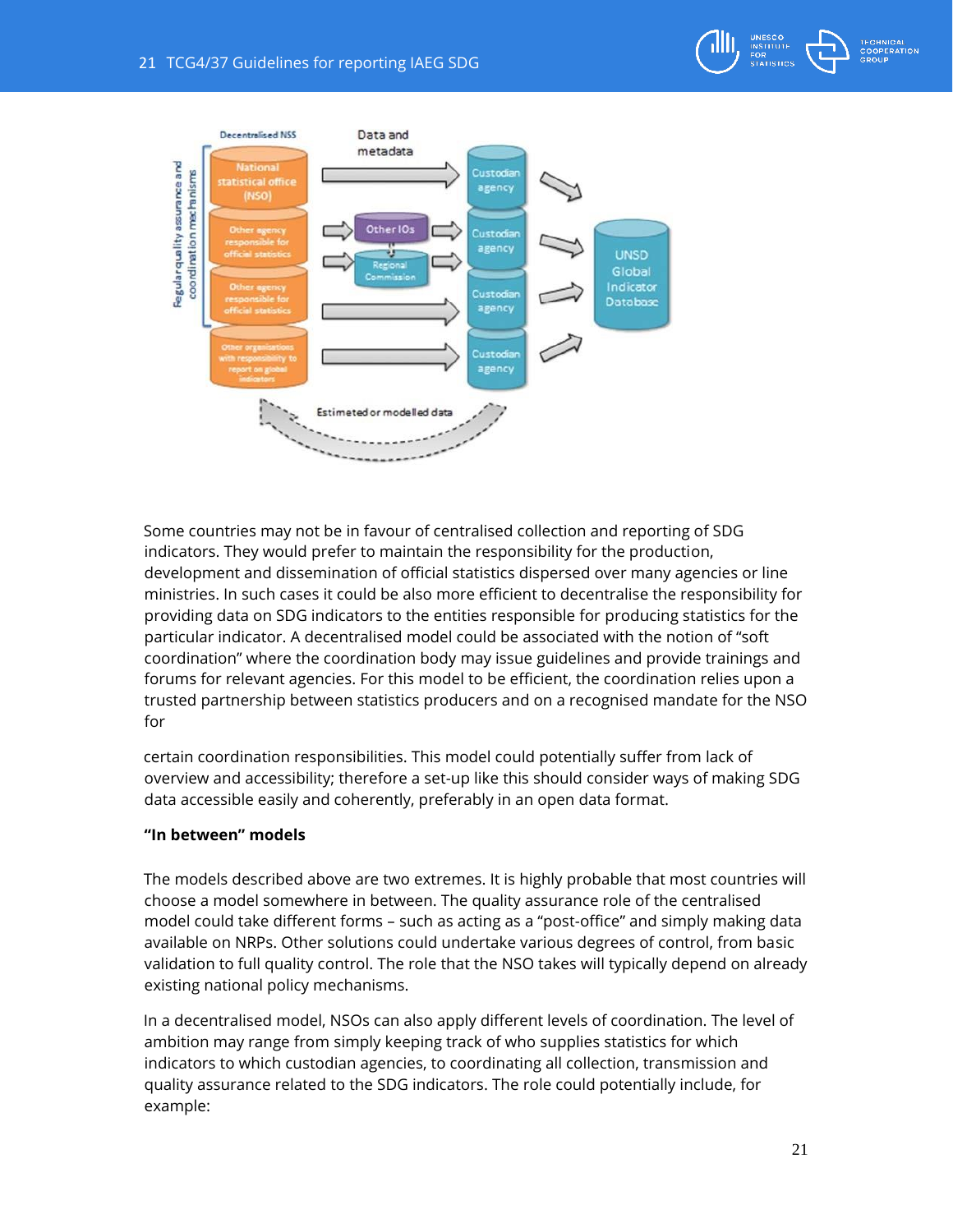

- serving as a platform/forum for discussion of issues on data collection and analysis between government agencies and international organisations on SDG indicators;
- keeping stakeholders abreast of and share knowledge on statistical activities in the field of data collection and analysis;
- organising and promoting coordination and joint advocacy activities around data collection with a specific focus on SDGs;
- ensuring coordination of information exchange on SDG indicators; and
- promoting substantive discussion on statistical capacity building and coordinating quality assurance activities within the National Statistical System**.**

# **III. Production of international data series (1) Review of practices on producing adjusted, estimated and modelled country level data in global reporting**

The production of international statistics such as for example in the MDG monitoring process has shown that the comparability and the consistency of reported national data are essential. Differences in the production process can result in the necessity to adjust national statistical data. In order to minimise these adjustments many different organisations and authorities started to define and describe "the standard" statistical process. These standards aim to compare and benchmark processes within and between organisations and therefore allow better decisions regarding the production process. The following examples provide best practices on producing adjusted, estimated and modelled country level data:

The United Nations Economic Commission for Europe introduced the Generic Statistical Business Process Modell (GSBPM) in 2010. The GSBPM breaks down the data production process into its basic steps. The model further defines and describes each step in the statistical data production process and has become the standard in many statistical organisations around the world. Hopes are that using the same methods and tools during the data production process enables enhanced comparability of data outputs and enhanced data quality. The model encompasses the data production steps: conceptualisation, collection, processing, dissemination and evaluation.

Linked to the GSBPM is the Generic Statistical Data Editing Models (GSDEM), which transposes step five in the GSBPM into a flow model. In the end the input data can be validated, the appropriate method selected and then a possible error corrected.

Furthermore the Practical Guide for Data Validation and Editing describes the standard process of Eurostat on checking the plausibility of received data. For different types of data (micro, country, aggregation) it maps out procedures and methods to identify missing values, invalid or inconsistent entries and potential errors.

Subsequently it describes also the procedures and methods to correct missing values, invalid or inconsistent entries and potential errors according to the different types of data. Furthermore it identifies responsibilities and gives a basic approach on how to deal with these problems amongst National and European Statistical Offices.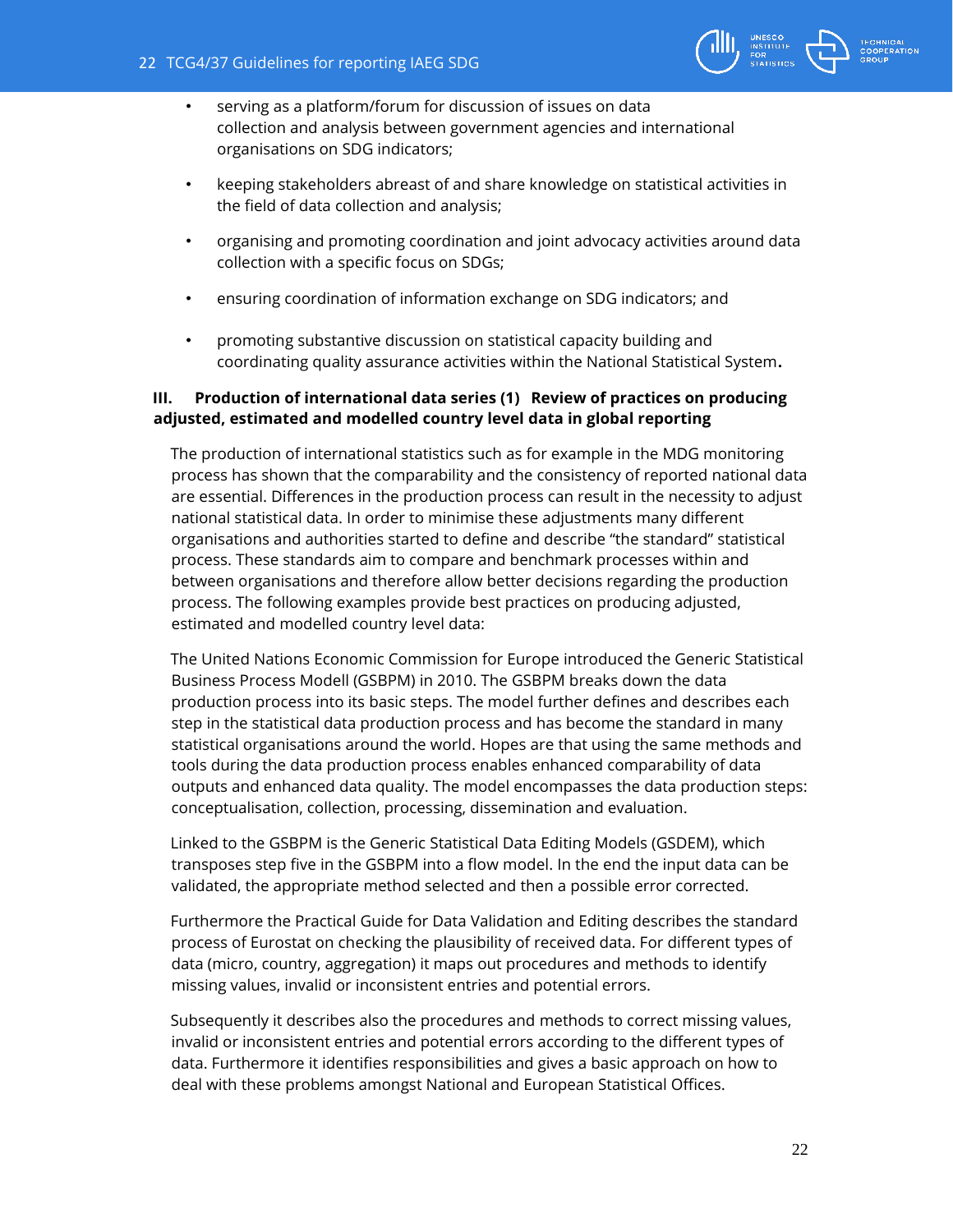

# **References**

Eurostat: *Handbook on Data Validation in Eurostat.*  https://webgate.ec.europa.eu/fpfis/mwikis/essvalidserv/images/a/ad/PRACTICAL\_GUIDE\_T O\_DATA\_VALIDATION.pdf [Retrieved: 08.11.2017]

Eurostat (2014)*: D5: Accreditation procedure for statistical data from non-official sources.*

Expert Group on National Quality Assurance Framework (2012): *Guidelines for the Template for a Generic National Quality Assurance Framework*.

General Assembly of the United Nations (2014): A/RES/68/261 *Fundamental Principles of Official Statistics.*

General Assembly of the United Nations (2015): A/RES/70/1 *Transforming our world: the 2030 Agenda for Sustainable Development.*

General Assembly of the United Nations (2016): A/RES/71/313 *Work of the Statistical Commission pertaining to the 2030 Agenda for Sustainable development*.